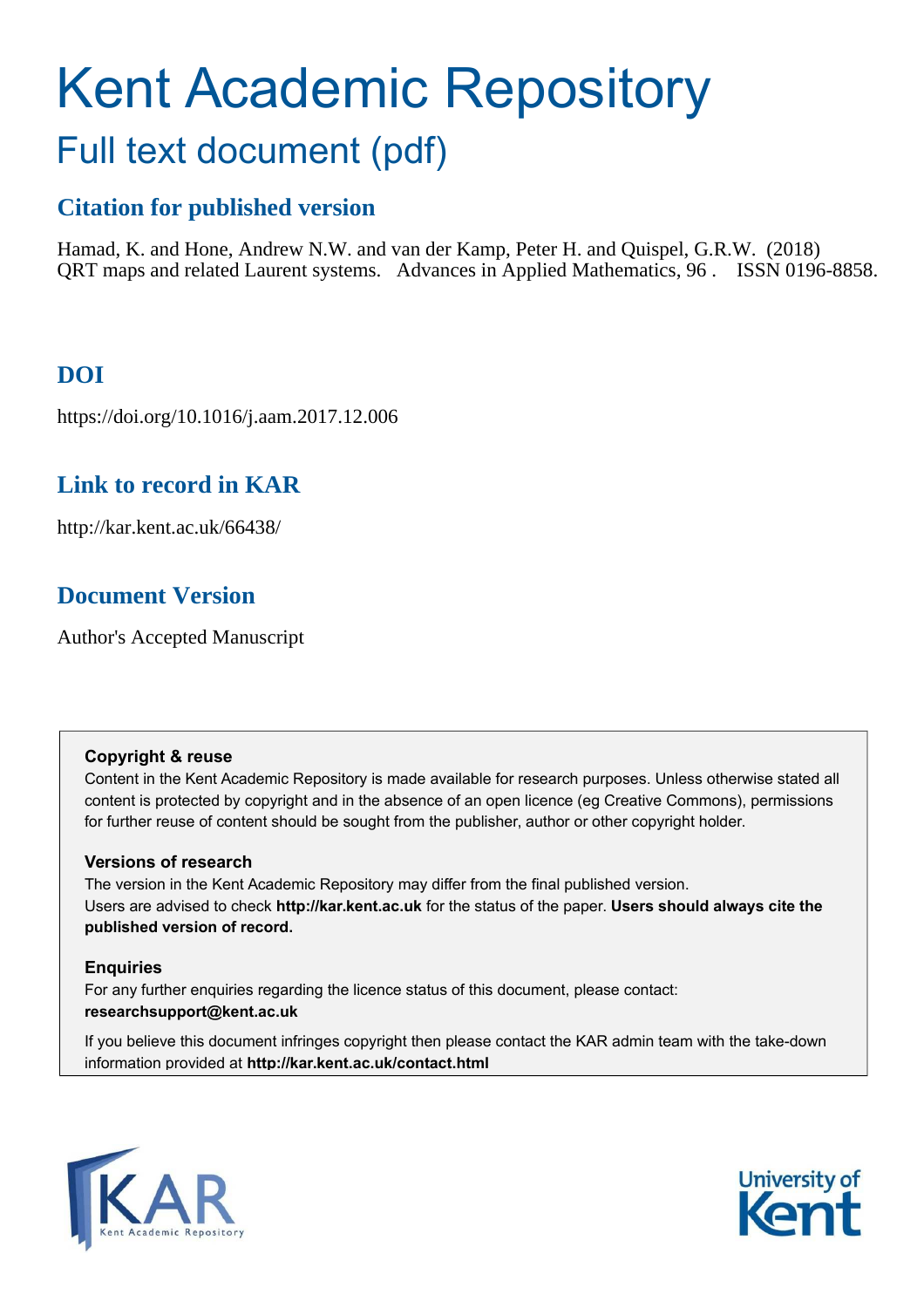# <span id="page-1-0"></span>QRT maps and related Laurent systems

K. Hamad<sup>1</sup>, A.N.W. Hone<sup>2</sup>, P.H. van der Kamp<sup>1</sup>, and G.R.W. Quispel<sup>1</sup> <sup>1</sup>Department of Mathematics and Statistics La Trobe University, Victoria 3086, Australia <sup>2</sup>School of Mathematics, Statistics & Actuarial Science University of Kent, Canterbury CT2 7NF, UK

#### <span id="page-1-8"></span><span id="page-1-7"></span><span id="page-1-4"></span><span id="page-1-3"></span><span id="page-1-2"></span><span id="page-1-1"></span>Abstract

<span id="page-1-5"></span>In recent work it was shown how recursive factorisation of certain QRT maps leads to Somos-4 and Somos-5 recurrences with periodic coefficients, and to a fifth-order recurrence with the Laurent property. Here we recursively factorise the 12-parameter symmetric QRT map, given by a second-order recurrence, to obtain a system of three coupled recurrences which possesses the Laurent property. As degenerate special cases, we first derive systems of two coupled recurrences corresponding to the 5-parameter multiplicative and additive symmetric QRT maps. In all cases, the Laurent property is established using a generalisation of a result due to Hickerson, and exact formulae for degree growth are found from ultradiscrete (tropical) analogues of the recurrences. For the general 18-parameter QRT map it is shown that the components of the iterates can be written as a ratio of quantities that satisfy the same Somos-7 recurrence.

# 1 Introduction

A rational recurrence relation is said to have the Laurent property if all of the iterates are Laurent polynomials in the initial values, with coefficients belonging to some ring (typically Z). We call such a recurrence a *Laurent recurrence*. The first examples of such recurrences were discovered by Michael Somos in the 1980s [\[14\]](#page-22-0). Since then many more have been found [\[1,](#page-21-0) [10,](#page-22-1) [13,](#page-22-2) [23,](#page-22-3) [24\]](#page-22-4) (also cf. [\[9\]](#page-22-5)). The Laurent property is a central feature of cluster algebras (see [\[11,](#page-22-6) [12\]](#page-22-7) and references).

This paper is concerned with systems of Laurent recurrences related to QRT maps. The QRT maps are an 18-parameter family of birational transformations of the plane, which were introduced in [\[27,](#page-22-8) [28\]](#page-23-0), encompassing various examples that appeared previously in a wide variety of contexts, including statistical mechanics, discrete soliton theory and dynamical systems. QRT maps are measure-preserving (symplectic) and have an invariant function (first integral), hence they provide a prototype of a discrete integrable system in finite dimensions. The generic level set of the first integral is a curve of genus one, so there is an associated elliptic fibration of the plane [\[30\]](#page-23-1). The rich geometry of QRT maps is described extensively in the monograph by Duistermaat [\[8\]](#page-22-9); for a terse overview, see subsection 6.3 below.

It is an open question as to what conditions are necessary for "Laurentification" of a general birational transformation, i.e. to determine whether such a transformation admits a lift to a Laurent recurrence or a system of such recurrences. In [\[17\]](#page-22-10) two of the authors used ultradiscretization and recursive factorisation (which was employed in [\[29\]](#page-23-2), but can in fact be found in earlier work by Boukraa and Maillard [\[4\]](#page-21-1)) to derive recurrence relations for the divisors of iterates of homogenised discrete integrable systems. As the divisors are polynomials, these recurrences should possess the Laurent property, as indeed they do, in all cases considered. A different approach using projective coordinates has been taken in [\[32\]](#page-23-3), leading to similar results.

<span id="page-1-6"></span>Specifically, it was shown in [\[17\]](#page-22-10) that two particular multiplicative symmetric QRT maps,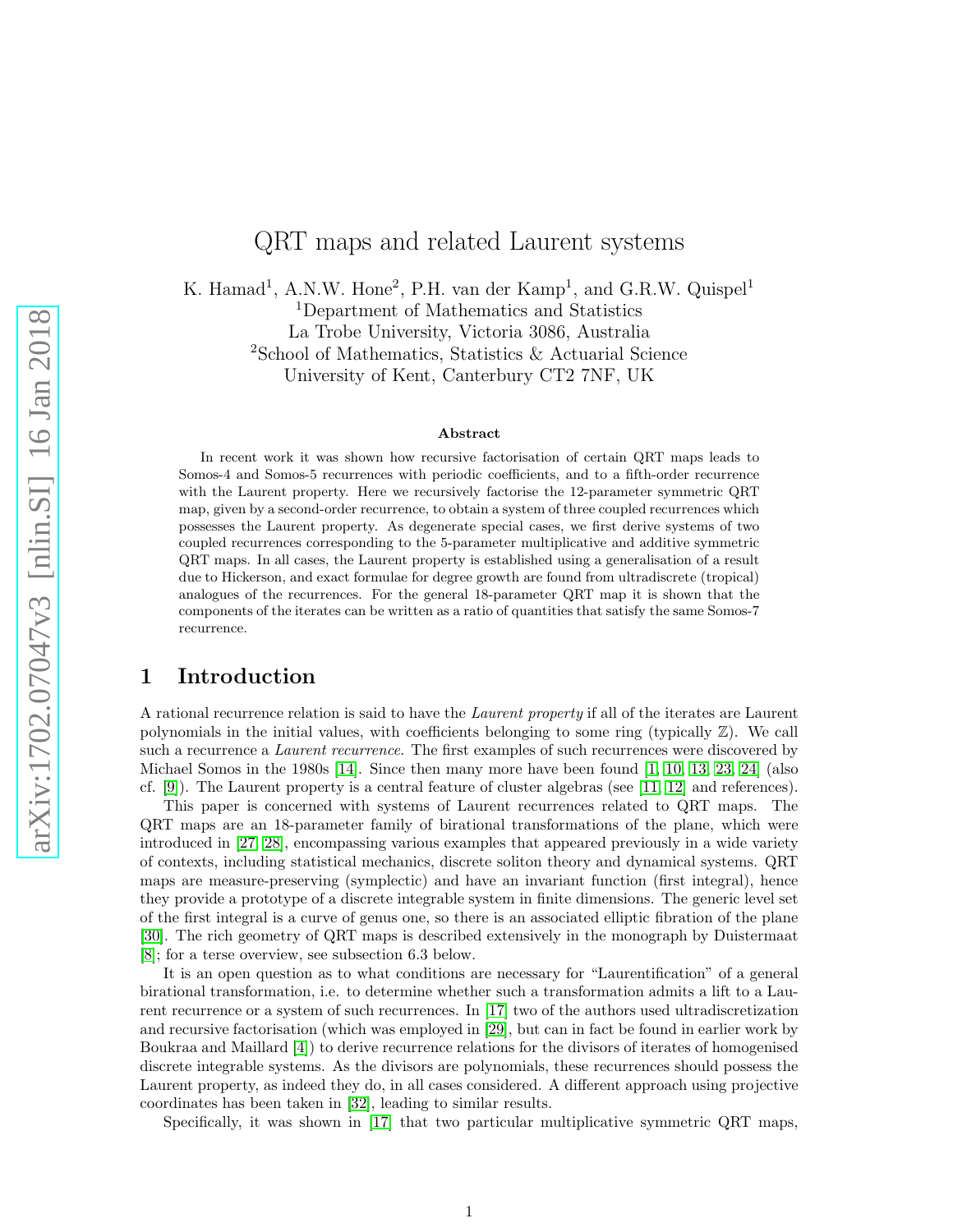namely

$$
u_{n+1}u_{n-1} = \frac{\alpha u_n + \beta}{u_n^2},\tag{1a}
$$

<span id="page-2-0"></span>
$$
u_{n+1}u_{n-1} = \frac{\gamma u_n + \delta}{u_n},\tag{1b}
$$

give rise via recursive factorisation to Somos-4 and Somos-5 recurrences, that is

$$
c_{n-2}c_{n+2} = \alpha_n c_{n-1}c_{n+1} + \beta_n c_n^2,
$$
\n(2a)

$$
d_{n-3}d_{n+2} = \gamma_n d_{n-2}d_{n+1} + \delta_n d_{n-1}d_n, \tag{2b}
$$

respectively, where the coefficients  $\alpha_n, \beta_n$  and  $\gamma_n, \delta_n$  are periodic functions of n, with period 8 in the first case and period 7 in the second. The connection between the QRT maps [\(1\)](#page-1-0) and the autonomous versions of these Somos recurrences is well known (see e.g. [\[18,](#page-22-11) [19\]](#page-22-12)). Both equations [\(2\)](#page-1-1) are special cases of a non-autonomous Gale-Robinson recurrence [\[14\]](#page-22-0), which arise as reductions of Hirota's bilinear (discrete KP) equation [\[16,](#page-22-13) [24,](#page-22-4) [25,](#page-22-14) [34,](#page-23-4) [36\]](#page-23-5). Furthermore, it was shown in [\[17\]](#page-22-10) that the additive QRT map

<span id="page-2-1"></span>
$$
u_{n+1} + u_{n-1} = \frac{\alpha - u_n^2}{u_n},
$$
\n(3)

known as DTKQ-2 [\[6\]](#page-22-15), is related by recursive factorisation to a fifth-order Laurent recurrence, that is

$$
e_{n-1}e_{n-2}^2e_{n-5} + e_{n-1}^2e_{n-4}^2 + e_ne_{n-3}^2e_{n-4} = \alpha e_{n-2}^2e_{n-3}^2.
$$
 (4)

It is worth pointing out that the Laurent property is neither necessary nor sufficient for integrability. To see why it is not necessary, note that a discrete integrable system, in the form of a birational map satisfying the conditions of Liouville's theorem, need not have the Laurent property: this property is associated with a particular choice of coordinate system, and is easily destroyed by a birational change of coordinates, whereas integrability is not. As for sufficiency, it is known that large families of birational recurrences with the Laurent property arise from certain sequences of mutations in a cluster algebra [\[10,](#page-22-1) [13\]](#page-22-2) or an LP algebra [\[1,](#page-21-0) [23\]](#page-22-3), yet integrability is a rare property, and only a small minority of such recurrences are discrete integrable systems.

Nevertheless, in an algebraic setting, based on the evidence of a large number of examples, it appears that discrete integrable systems should always admit Laurentification. The advantage of having a system with the Laurent property is that it leads to a very direct way of calculating the sequence of degrees, so that the algebraic entropy of the system can be calculated as the limit  $\lim_{n\to\infty} n^{-1}\log d_n$  (where  $d_n$  is the degree of the *n*th iterate). In the approach of Bellon and Viallet [\[2\]](#page-21-2), discrete integrable systems are characterised by having zero algebraic entropy. For the case of the QRT maps considered here, which can be regularised by a finite number of blowups of the plane [\[8\]](#page-22-9), and preserve a pencil of invariant curves, general arguments indicate that the degrees grow quadratically with n [\[3\]](#page-21-3), and thus the entropy is zero. While a geometrical approach via blowups is effective for counting degrees in dimension two, it becomes increasingly difficult in higher dimensions, and this is our motivation for considering Laurent systems here, in a test case where we know the degree growth in advance.

Laurentification is not a unique procedure, and for convenience one should aim to find the simplest system which has the Laurent property. Recursive factorisation can provide a Laurent system, but not always the simplest one: in particular, as shown below (see also [\[25\]](#page-22-14)), solutions to the non-autonomous Somos recurrences [\(2\)](#page-1-1) from [\[17\]](#page-22-10) are related to those of their autonomous versions, which are simpler. In section 3 we obtain a two-component autonomous system directly from the 5-parameter multiplicative symmetric QRT map

<span id="page-2-2"></span>
$$
u_{n+1}u_{n-1} = \frac{a_3u_n^2 + a_5u_n + a_6}{a_1u_n^2 + a_2u_n + a_3},\tag{5}
$$

by writing the iterates as a ratio  $u_n = k_n/l_n$ . We prove that this is a Laurent system, and use the Laurent property together with ultradiscretization to derive a polynomial formula for the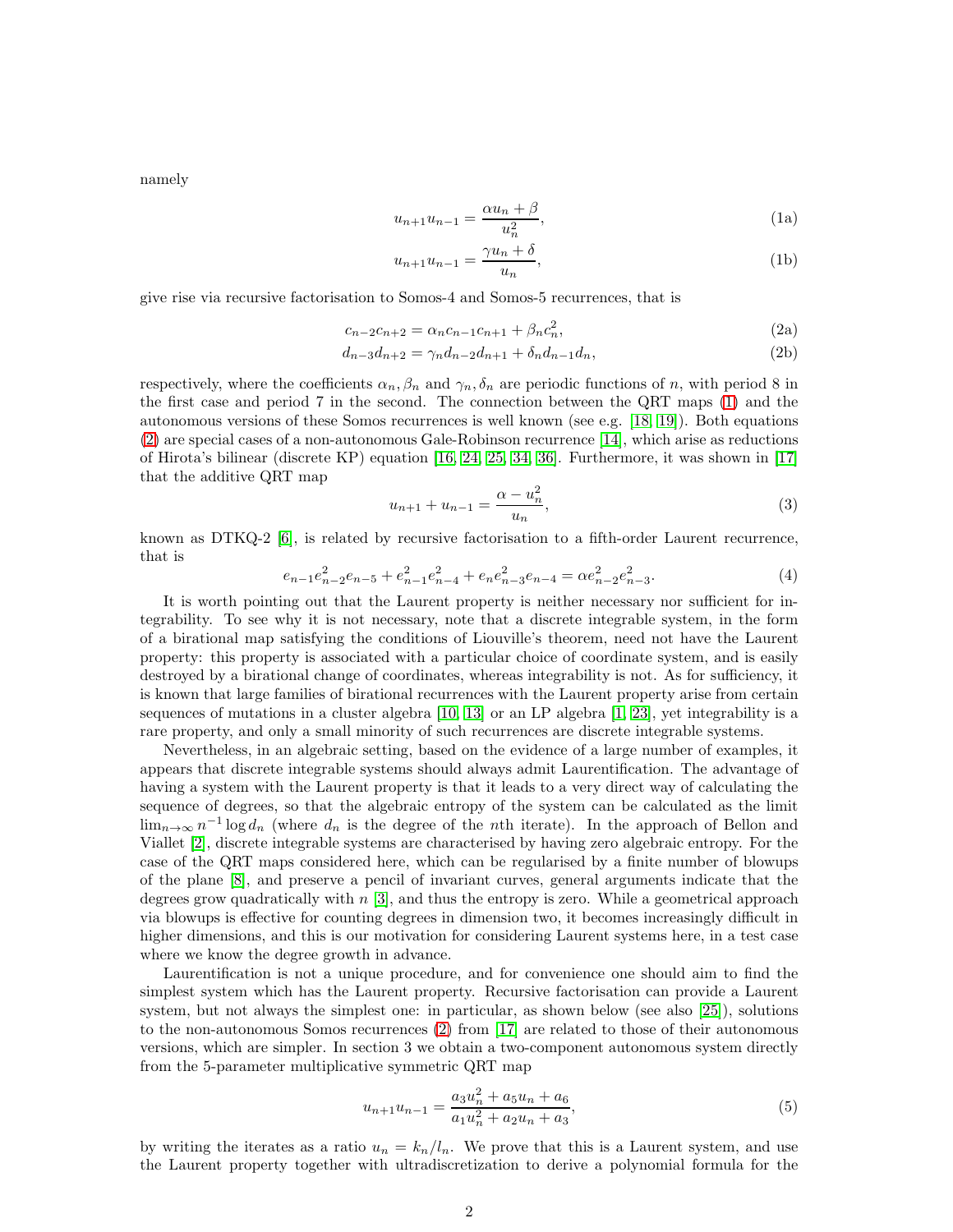growth of degrees (quadratic in  $n$ ). We also show how our autonomous system degenerates to the non-autonomous Somos-4 [\(2a\)](#page-1-2) and Somos-5 [\(2b\)](#page-1-3) in the special cases considered in [\[17\]](#page-22-10).

In section 4, we Laurentify the 5-parameter additive symmetric QRT map

<span id="page-3-1"></span>
$$
u_{n+1} + u_{n-1} = -\frac{a_2 u_n^2 + a_4 u_n + a_5}{a_1 u_n^2 + a_2 u_n + a_3},\tag{6}
$$

which generalises [\(3\)](#page-1-4). This gives another system of two recurrences, which degenerates to [\(4\)](#page-1-5) as a special case. We show that the same quadratic formula as found for [\(5\)](#page-1-6) describes the degree growth of [\(6\)](#page-2-0).

<span id="page-3-0"></span>In section 5, we recursively factorise the 12-parameter symmetric QRT map (see equation [\(35\)](#page-9-0) below), and obtain a three-component system, whose Laurentness follows directly from factorisation properties. We describe how the additive and multiplicative Laurent systems obtained from [\(5\)](#page-1-6) and [\(6\)](#page-2-0) appear as degenerate cases, and use ultradiscretization to show that the degree growth of the symmetric QRT map is quadratic.

In section 6, we present Somos-7 recurrences that are satisfied by the variables in the Laurent systems introduced in the preceding sections. We prove that the components of iterates of the general 18-parameter QRT map can also be written as a ratio of quantities that satisfy a Somos-7 relation.

Because deriving systems that are likely to possess the Laurent property can now be done routinely, there is a need for verifying the Laurent property routinely. An account of such a procedure for autonomous recurrences, found by Hickerson, was given in [\[14,](#page-22-0) [26\]](#page-22-16). Another approach, built into the axiomatic framework of cluster algebras or LP algebras [\[23\]](#page-22-3), is to use the Caterpillar Lemma as in [\[10\]](#page-22-1), but this only applies to relations in multiplicative form (i.e. exchange relations with a product of two terms on the left-hand side). A straightforward generalisation of Hickerson's method to systems of equations, with more general denominators, is given in Theorem [2](#page-3-0) in the next section. For the multiplicative and additive Laurent systems (equations [\(12\)](#page-4-0) and [\(29\)](#page-7-0) below) it is easy to verify the conditions in the theorem, and hence to establish their Laurentness.

# 2 Proving the Laurent property

Sufficient conditions for equations of the form

$$
\tau_n \tau_{n-k} = P(\tau_{n-k+1}, \dots, \tau_{n-1}), \qquad k \in \mathbb{N}, \quad P \text{ polynomial over } \mathcal{R} \tag{7}
$$

(where  $R$  is a ring of coefficients) to possess the Laurent property were found by Hickerson. Taking  ${\lbrace \tau_i \rbrace}_{i=0}^{k-1}$  as the initial values, the iterates are written as a ratio

<span id="page-3-3"></span><span id="page-3-2"></span>
$$
\tau_n = \frac{p_n(\tau_0, \dots, \tau_{k-1})}{q_n(\tau_0, \dots, \tau_{k-1})}
$$

of coprime polynomials, so that the greatest common divisor  $(p_n, q_n) = 1$ . The Laurent property means that all  $q_n$  are monomials. The following is Hickerson's result, as mentioned by Gale in [\[14\]](#page-22-0) and proved by Robinson in [\[26\]](#page-22-16).

**Theorem 1.** Equation [\(7\)](#page-2-1) has the Laurent property if  $(p_k, p_{k+l}) = 1$  for  $l = 1, ..., k$  and  $q_{2k}$  is a monomial.

Below we provide sufficient conditions for systems of equations to possess the Laurent property. At the same time, we generalise the form of the right-hand side of [\(7\)](#page-2-1), by allowing a monomial denominator, and consider the case where the iterates are Laurent polynomials in a subset of the initial variables and polynomial in the rest.

Consider a system of d ordinary difference equations of order  $k$ ,

$$
\tau_n^i = \frac{P^i(\tau_{n-k}^1, \dots, \tau_{n-1}^d)}{Q^i(\tau_{n-k}^1, \dots, \tau_{n-1}^d)}, \quad P^i
$$
 polynomial,  $Q^i$  monomial,  $i = 1, \dots, d.$  (8)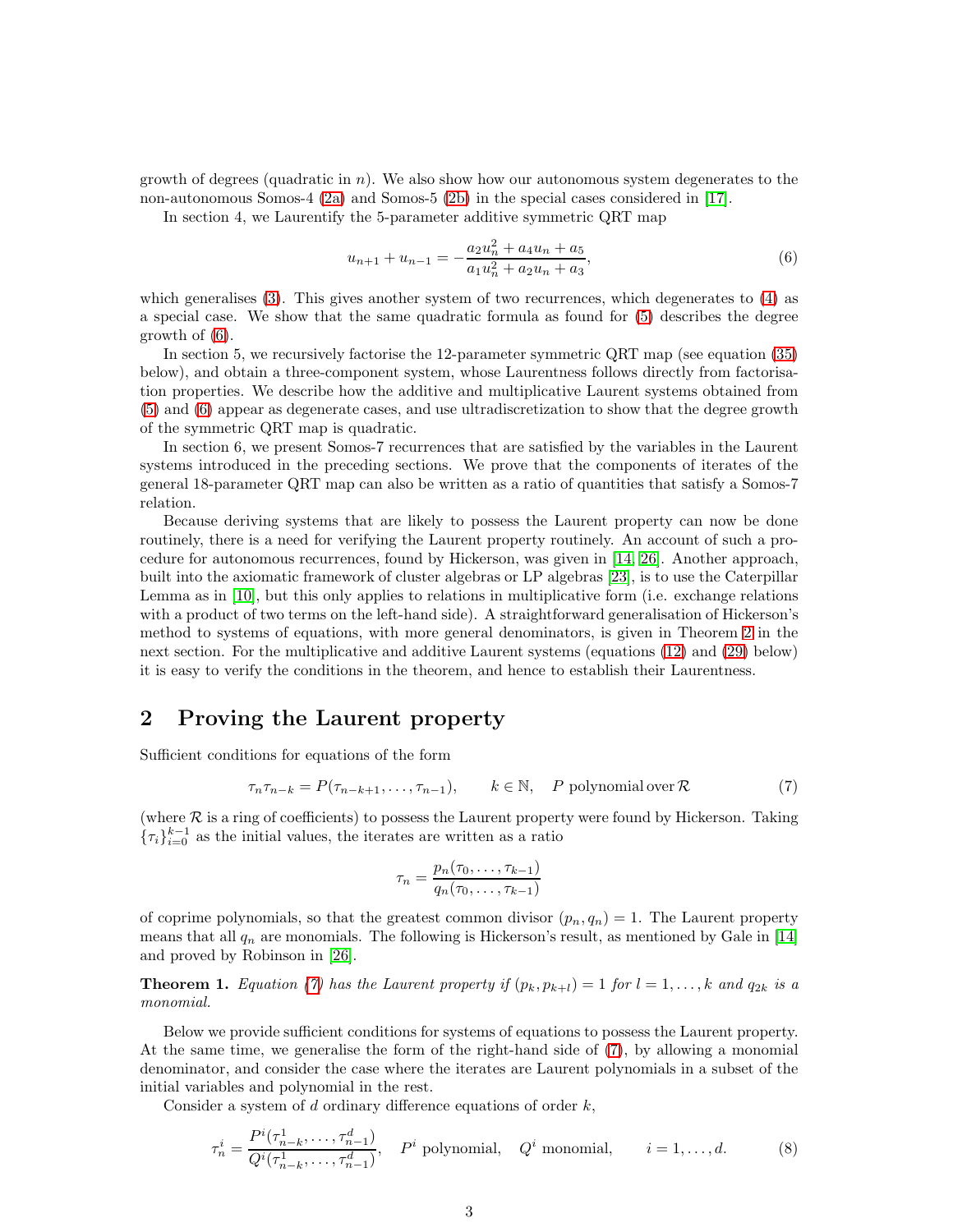From a set of kd initial values  $U = {\tau_l^j}_{1 \leq j \leq d, 0 \leq l \leq k-1}$ , where the superscripts denote components (not exponents), one finds  $\tau_n^i$  as rational functions of the initial values, given by

<span id="page-4-2"></span><span id="page-4-1"></span><span id="page-4-0"></span>
$$
\tau_n^i = \frac{p_n^i(\tau_0^1, \dots, \tau_{k-1}^d)}{q_n^i(\tau_0^1, \dots, \tau_{k-1}^d)},\tag{9}
$$

with  $(p_n^i, q_n^i) = 1$ . By definition, if  $q_n^i \in \mathcal{R}[U]$  is a monomial for all i and  $n \geq 0$ , then [\(8\)](#page-2-2) has the Laurent property, meaning that each  $\tau_n^i$  belongs to the ring  $\mathcal{R}[U^{\pm 1}] := \mathcal{R}[(\tau_0^1)^{\pm 1}, \ldots, (\tau_{k-1}^d)^{\pm 1}]$ . The form of [\(8\)](#page-2-2) guarantees that all components  $q_n^i$  are monomials for  $0 \le n \le k$ . Suppose these monomials depend on a subset of the initial values  $V \subset U$ , specified by a set of superscripts  $I \subset \{1, ..., d\}$ . The following conditions guarantee that  $q_n^i$  are monomials for all i and  $n \geq 0$ .

<span id="page-4-5"></span>**Theorem 2.** Suppose that  $q_k^i$  is a monomial in  $\mathcal{R}[V]$  for  $1 \leq i \leq d$ . If  $p_k^i$  is coprime to  $p_{k+l}^j$  for all  $i, j \in I \subset \{1, \ldots, d\}, l = 1, \ldots, k$ , and  $q_m^i \in \mathcal{R}[V]$  is a monomial for  $1 \le i \le d$ ,  $k+1 \le m \le 2k$ , then [\(8\)](#page-2-2) has the Laurent property: all iterates are Laurent polynomials in the variables from V and they are polynomial in the remaining variables from  $W = U \setminus V$ .

*Proof.* The proof is by induction in n. If we regard  $\{\tau_l^j\}_{1 \leq j \leq d, 1 \leq l \leq k}$  as initial data, then from [\(9\)](#page-3-1) we may write

$$
\tau_n^i = \frac{p_{n-1}^i(\tau_1^1, \dots, \tau_k^d)}{q_{n-1}^i(\tau_1^1, \dots, \tau_k^d)},\tag{10}
$$

while on the other hand, by taking  $\{\tau_l^j\}_{1 \leq j \leq d, k+1 \leq l \leq 2k}$  as initial values, we find

$$
\tau_n^i = \frac{p_{n-k-1}^i(\tau_{k+1}^1, \dots, \tau_{2k}^d)}{q_{n-k-1}^i(\tau_{k+1}^1, \dots, \tau_{2k}^d)}.
$$
\n(11)

<span id="page-4-4"></span>Then by using [\(9\)](#page-3-1) again, the arguments  $\tau_m^j$  for  $m = k, \ldots, 2k$  can be expressed as Laurent polynomials in the variables from V with coefficients in  $\mathcal{R}[W]$ . Thus for each i the denominator of [\(10\)](#page-3-2) becomes a monomial in the variables from V, multiplied by powers of the polynomials  $p_k^j$ for  $j \in I$ . On the other hand, the denominator of [\(11\)](#page-3-3) becomes a monomial in variables from V only, multiplied by powers of  $p_{k+l}^j$  for  $j \in I$  and  $l = 1, ..., k$ . By the coprimality assumption, the only way that these two expressions can be equal is if all the powers of polynomials  $p_m^j$  for  $j \in I$ appearing in a denominator cancel with the numerator in each case, to leave a reduced expression for  $\tau_n^i$  as a Laurent polynomial in the ring  $\mathcal{R}[W][V^{\pm 1}]$ .  $\Box$ 

The preceding result can be modified to include the case where the coefficients in system [\(8\)](#page-2-2) are periodic functions, e.g. as in [\(2\)](#page-1-1), but we will not need this in the sequel. However, when discussing ultradiscretization it will be convenient to describe periodic sequences using the following notation.

<span id="page-4-6"></span>**Notation 3.** A periodic function  $f_n$  such that  $f_{n+m} = f_n$  is defined by m values: we write  $f_{mod m} = [v_1, \ldots, v_m]$  to mean  $f_n = v_n$  mod m.

# 3 The multiplicative symmetric QRT map

<span id="page-4-3"></span>In this section, we show how to "Laurentify" the multiplicative symmetric QRT map, i.e. produce a corresponding Laurent system of recurrences, by applying homogenisation. We then use ultradiscretization to derive the degree growth of the map. We also show how the Laurent system reduces to the Somos-4 and Somos-5 equations with periodic coefficients that were found in [\[17\]](#page-22-10).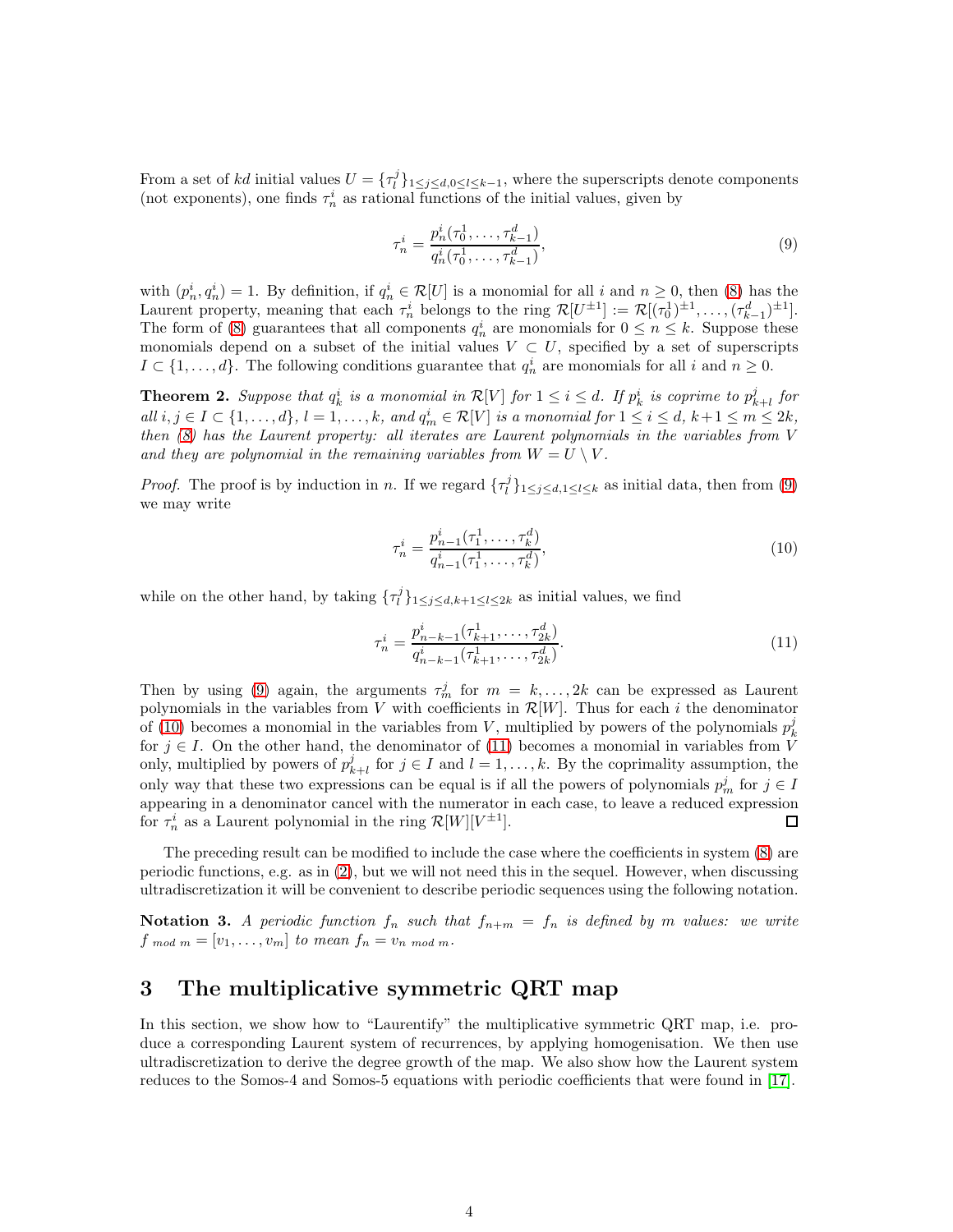#### 3.1 Laurentification of the multiplicative symmetric QRT map

By taking  $u_n = \frac{k_n}{l_n}$  in [\(5\)](#page-1-6) and identifying the numerators and denominators on both sides, we obtain a system that generates sequences  $(k_n)$  and  $(l_n)$ , that is

$$
k_{n+1}k_{n-1} = a_3k_n^2 + a_5k_n l_n + a_6l_n^2,
$$
\n(12a)

$$
l_{n+1}l_{n-1} = a_1k_n^2 + a_2k_nl_n + a_3l_n^2.
$$
\n(12b)

<span id="page-5-6"></span>Without loss of generality one can choose  $(k_0, k_1, l_0, l_1) = (u_0, u_1, 1, 1)$  as initial values for [\(12\)](#page-4-0). Observe that the system [\(12\)](#page-4-0) is homogeneous of degree 2: it is a Hirota bilinear form for [\(5\)](#page-1-6).

**Proposition 4.** The system [\(12\)](#page-4-0) has the Laurent property. Any four adjacent iterates  $k_n$ ,  $l_n$ ,  $k_{n+1}, l_{n+1}$  are pairwise coprime Laurent polynomials in the ring  $\mathcal{R}[k_0^{\pm 1}, k_1^{\pm 1}, l_0^{\pm 1}, l_1^{\pm 1}]$ , where  $\mathcal{R} =$  $\mathbb{Z}[a_1, a_2, a_3, a_5, a_6]$  is the ring of coefficients.

<span id="page-5-1"></span>Proof. The Laurent property can be verified directly by applying Theorem [2](#page-3-0) in the case that the dimension  $d = 2$  and the order  $k = 2$ . For the coprimality, observe that when  $n = 0$  this is trivially true, and proceed by induction in n. If a non-constant Laurent polynomial  $P \in$  $\mathcal{R}[k_0^{\pm 1}, k_1^{\pm 1}, l_0^{\pm 1}, l_1^{\pm 1}]$  is a common factor of  $k_{n+1}$  and  $k_n$ , then it divides the right-hand side of [\(12a\)](#page-4-1), hence  $P|l_n$ , which contradicts  $(k_n, l_n) = 1$ . Thus  $(k_{n+1}, k_n) = (k_{n+1}, l_n) = 1$ , and similarly from [\(12b\)](#page-4-2) we have  $(l_{n+1}, k_n) = (l_{n+1}, l_n) = 1$ . Now let P be a common factor of  $k_{n+1}$  and  $l_{n+1}$ ,

$$
\implies S \mathbf{h}_n = P \mathbf{v}_n, \text{ where } S = \begin{pmatrix} a_3 & a_5 & a_6 & 0 \\ 0 & a_3 & a_5 & a_6 \\ a_1 & a_2 & a_3 & 0 \\ 0 & a_1 & a_2 & a_3 \end{pmatrix}, \mathbf{h}_n = \begin{pmatrix} k_n^3 \\ k_n^2 l_n \\ k_n l_n^2 \\ l_n^3 \end{pmatrix}, P \mathbf{v}_n = \begin{pmatrix} k_n k_{n+1} k_{n-1} \\ k_n k_{n+1} k_{n-1} l_n \\ k_n l_{n+1} l_{n-1} l_n \\ l_{n+1} l_{n-1} l_n \end{pmatrix}.
$$

Multiplying the above equation by the adjugate of the Sylvester matrix S yields

<span id="page-5-2"></span>
$$
\mathrm{R}\,\mathbf{h}_n = P\,\mathrm{S}^{\mathrm{adj}}\mathbf{v}_n,
$$

where the resultant  $R = det S$  is a non-zero element of the coefficient ring R, namely

$$
R = a_1^2 a_6^2 - a_1 a_2 a_5 a_6 - 2 a_1 a_3^2 a_6 + a_1 a_3 a_5^2 + a_2^2 a_3 a_6 - a_2 a_3^2 a_5 + a_3^4 \neq 0.
$$
 (13)

Hence P divides each component of the vector  $\mathbf{h}_n$ , contradicting  $(k_n, l_n) = 1$ .

**Remark 5.** The latter result remains true for numerical values  $a_i$  such that  $a_1a_3a_6R \neq 0$ .

The Laurent property implies that, in general, the iterates of [\(12\)](#page-4-0) can be written in the form

<span id="page-5-5"></span><span id="page-5-4"></span><span id="page-5-3"></span>
$$
k_n = \frac{\mathcal{N}_n(\mathbf{k})}{\mathbf{k}^{d_n}}, \qquad l_n = \frac{\hat{\mathcal{N}}_n(\mathbf{k})}{\mathbf{k}^{e_n}},
$$
\n(14)

 $\Box$ 

where  $N_n$ ,  $\hat{N}_n$  are polynomials in  $\mathbf{k} = (k_0, k_1, l_0, l_1)$  that are not divisible by any of these four variables, while the denominators are Laurent monomials, i.e.

$$
\mathbf{k}^{\mathbf{d}_n} = k_0^{d_n^{(1)}} k_1^{d_n^{(2)}} l_0^{d_n^{(3)}} l_1^{d_n^{(4)}}, \qquad \mathbf{d}_n = (d_n^{(1)}, d_n^{(2)}, d_n^{(3)}, d_n^{(4)})^T
$$

<span id="page-5-7"></span>and similarly for  $\mathbf{k}^{e_n}$ , where the exponents appearing in the denominator vectors  $\mathbf{d}_n$  and  $\mathbf{e}_n$  are integers. The initial vectors are

<span id="page-5-0"></span>
$$
\mathbf{d}_0 = \begin{pmatrix} -1 \\ 0 \\ 0 \\ 0 \end{pmatrix}, \quad \mathbf{d}_1 = \begin{pmatrix} 0 \\ -1 \\ 0 \\ 0 \end{pmatrix}, \quad \mathbf{e}_0 = \begin{pmatrix} 0 \\ 0 \\ -1 \\ 0 \end{pmatrix}, \quad \mathbf{e}_1 = \begin{pmatrix} 0 \\ 0 \\ 0 \\ -1 \end{pmatrix}.
$$
 (15)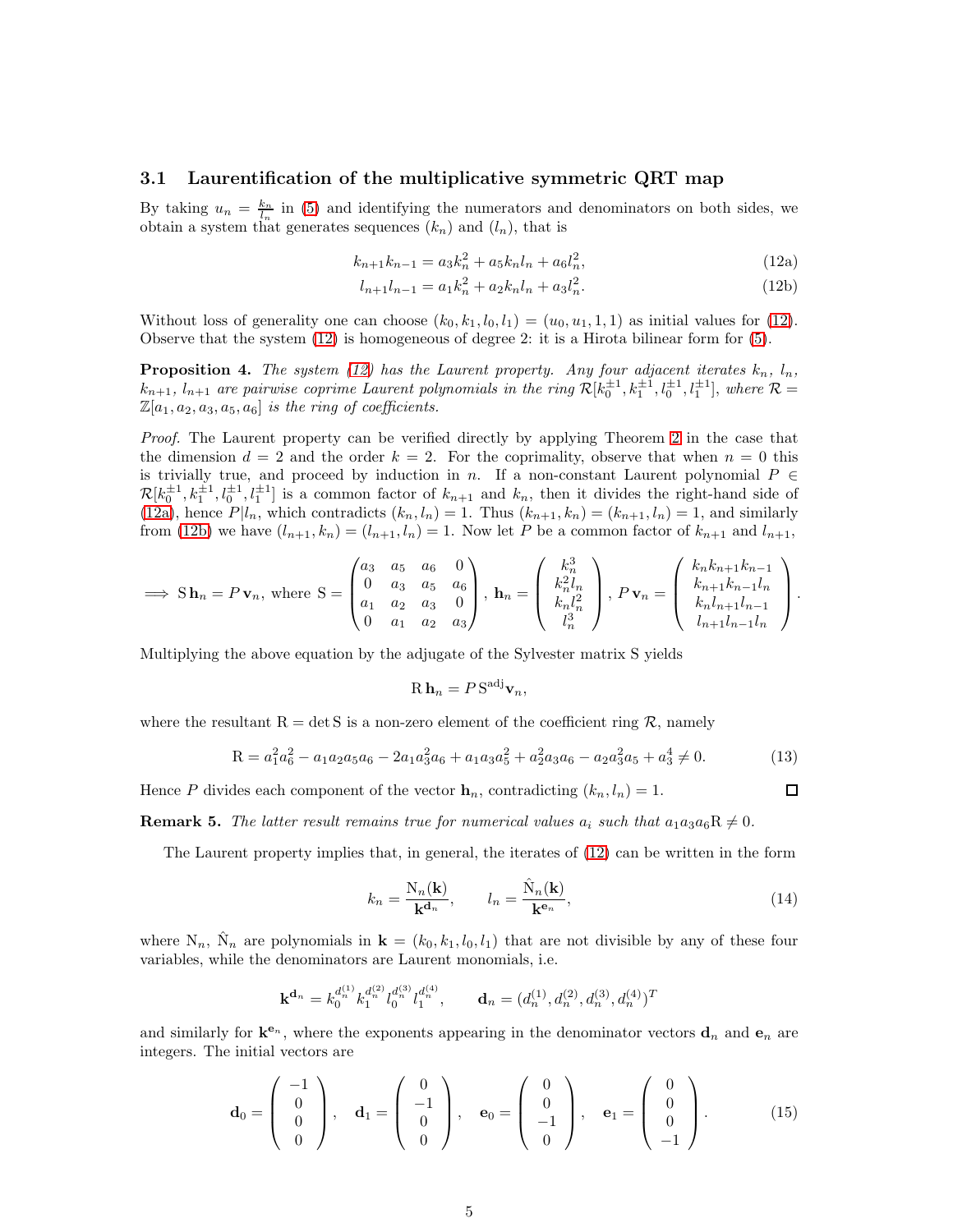#### 3.2 Growth of degrees of the multiplicative symmetric QRT map

In order to measure the growth of degrees of the map [\(5\)](#page-1-6), we consider the growth of the degrees of the Laurent polynomials that are generated by the system [\(12\)](#page-4-0). From the form of this system, it is clear that  $k_n, l_n$  are homogeneous rational functions of degree 1 in the initial values **k** =  $(k_0, k_1, l_0, l_1)$ , which implies that

<span id="page-6-0"></span>
$$
\deg_{\mathbf{k}}(N_n(\mathbf{k})) = 1 + \deg_{\mathbf{k}}(\mathbf{k}^{\mathbf{d}_n}) = 1 + \sum_{j=1}^4 d_n^{(j)}, \qquad \deg_{\mathbf{k}}(\hat{N}_n(\mathbf{k})) = 1 + \deg_{\mathbf{k}}(\mathbf{k}^{\mathbf{e}_n}) = 1 + \sum_{j=1}^4 e_n^{(j)}, \tag{16}
$$

where deg<sub>k</sub> denotes the total degree in these variables. Furthermore, from the form of  $(12)$ ,  $k_n, l_n$  are also subtraction-free rational expressions in the initial values, meaning that a standard argument which is used in the theory of cluster algebras can be applied (cf. equation (7.7) in [\[11\]](#page-22-6), or Lemma 8.3 in [\[12\]](#page-22-7)), and hence the denominator vectors  $\mathbf{d}_n, \mathbf{e}_n$  satisfy a tropical version of the Laurent system, given by the max-plus ultradiscretization<sup>[1](#page-5-0)</sup>

$$
\begin{array}{rcl}\n\mathbf{d}_{n+1} + \mathbf{d}_{n-1} & = & \max(2\mathbf{d}_n, \mathbf{d}_n + \mathbf{e}_n, 2\mathbf{e}_n), \\
\mathbf{e}_{n+1} + \mathbf{e}_{n-1} & = & \max(2\mathbf{d}_n, \mathbf{d}_n + \mathbf{e}_n, 2\mathbf{e}_n),\n\end{array} \tag{17}
$$

where the max applies componentwise on the right-hand side.

Due to the symmetrical form of the tropical system [\(17\)](#page-5-1) and the initial vectors [\(15\)](#page-4-3), the solution of this ultradiscrete vector system can be written as

$$
\mathbf{d_n} = (d_n, d_{n-1}, e_n, e_{n-1})^T, \qquad \mathbf{e_n} = (e_n, e_{n-1}, d_n, d_{n-1})^T,
$$

in terms of a pair of sequences  $(d_n)$ ,  $(e_n)$  which satisfy the scalar version of [\(17\)](#page-5-1), that is

<span id="page-6-3"></span>
$$
d_{n+1} + d_{n-1} = \max(2d_n, d_n + e_n, 2e_n),
$$
  
\n
$$
e_{n+1} + e_{n-1} = \max(2d_n, d_n + e_n, 2e_n),
$$
\n(18)

<span id="page-6-4"></span>with the initial values  $d_0 = -1$ ,  $d_1 = e_0 = e_1 = 0$ . If we introduce the sums and differences

$$
\Sigma_n = d_n + e_n, \qquad \Delta_n = d_n - e_n,
$$

and note the fact that  $\max(\Delta, 0, -\Delta) = |\Delta|$ , then the scalar system [\(18\)](#page-5-2) becomes

<span id="page-6-2"></span>
$$
\Sigma_{n+2} - 2\Sigma_{n+1} + \Sigma_n = 2|\Delta_{n+1}|,
$$
  
\n
$$
\Delta_{n+2} + \Delta_n = 0,
$$
\n(19)

with initial values

$$
\Sigma_0 = \Delta_0 = -1, \qquad \Sigma_1 = \Delta_1 = 0.
$$
\n(20)

The decoupled equation for  $\Delta_n$  implies that this quantity has period 4, and from the initial values it is clear that

<span id="page-6-1"></span>
$$
\Delta_{\text{mod }4} = [0, 1, 0, -1],\tag{21}
$$

so the right-hand side of the first equation in [\(19\)](#page-5-3) has period 2, which gives the homogeneous linear equation

$$
(\mathcal{S}^2 - 1)(\mathcal{S} - 1)^2 \Sigma_n = 0,
$$

where S denotes the shift operator such that  $\mathcal{S}\Sigma_n = \Sigma_{n+1}$ . Using the fact that  $\Sigma_n$  takes the sequence of values  $-1, 0, 1, 4$  for  $n = 0, 1, 2, 3$ , this fourth-order recurrence is readily solved.

**Lemma 6.** The solution of the system  $(19)$  with initial values  $(20)$  is given by

$$
\Sigma_n = \frac{1}{2}n^2 - \frac{3}{4} - \frac{(-1)^n}{4}
$$

together with [\(21\)](#page-5-5).

<sup>&</sup>lt;sup>1</sup>Here, and in the sequel, when going from a discrete equation (recurrence) to an ultradiscrete one, we assume the parameters  $a_i$  are generic; in particular, for [\(12\)](#page-4-0) we assume non-zero  $a_i$  such that [\(13\)](#page-4-4) holds.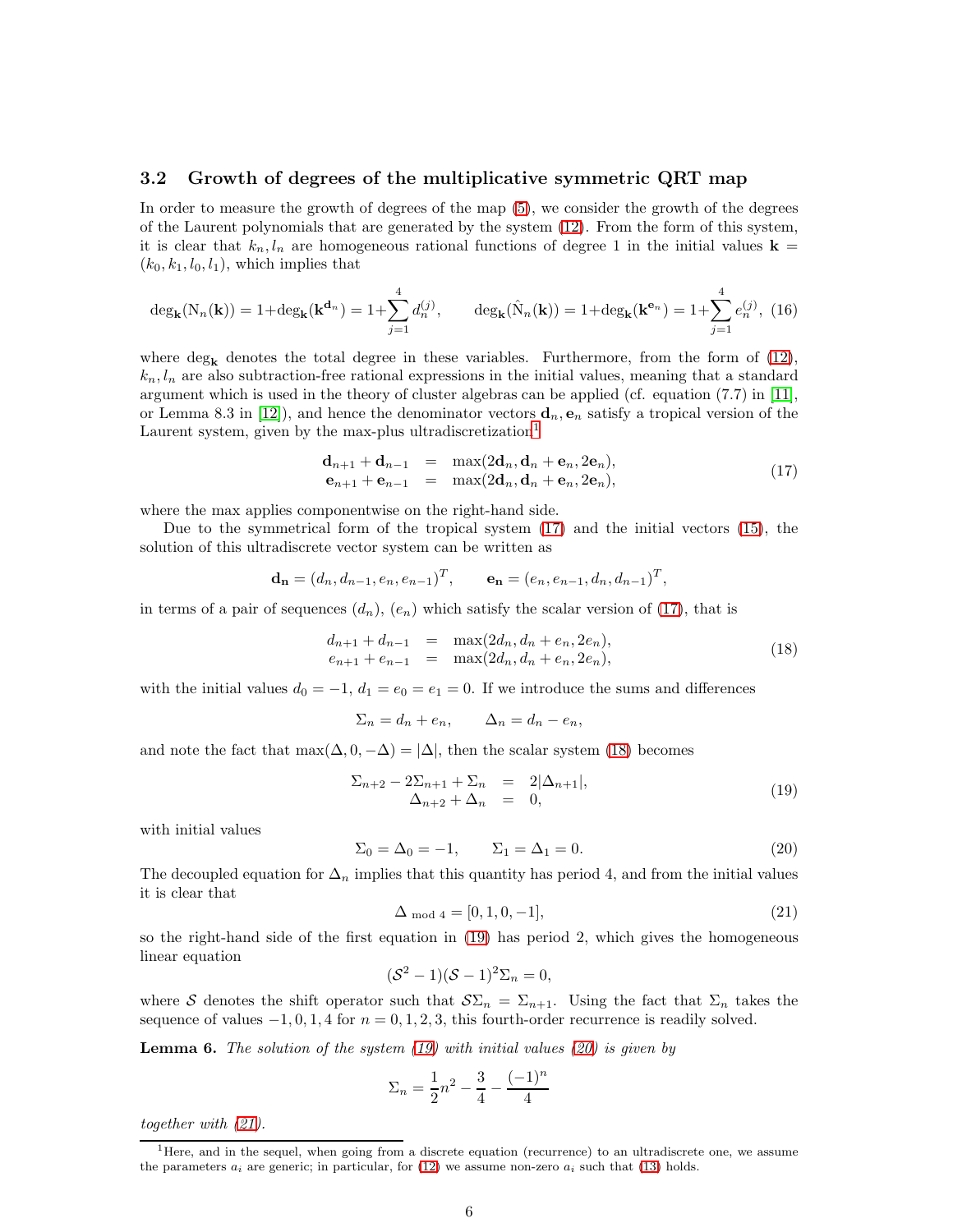Now if we substitute in the initial values  $(k_0, k_1, l_0, l_1) = (u_0, u_1, 1, 1)$  then the numerators in [\(16\)](#page-5-6) become a pair of polynomials in  $u_0, u_1$ , denoted  $N_n(\mathbf{u}), \hat{N}_n(\mathbf{u}),$  and we find

<span id="page-7-1"></span>
$$
u_n = \frac{k_n}{l_n} = \frac{N_n(\mathbf{u})}{u_0^{\Delta_n} u_1^{\Delta_{n-1}} \hat{N}_n(\mathbf{u})}.
$$
\n(22)

For generic non-zero coefficients such that [\(13\)](#page-4-4) holds, the polynomials  $N_n(\mathbf{u})$  and  $\hat{N}_n(\mathbf{u})$  are coprime, and from the form of the recurrence they always contain a term of highest possible total degree in  $u_0, u_1$ . Thus, by [\(16\)](#page-5-6) and the result of Lemma [6,](#page-5-7) we have

$$
\deg_{\mathbf{u}}(N_n(\mathbf{u})) = \deg_{\mathbf{k}}(N_n(\mathbf{k})) = \sum_{n-1} \sum_{n} \frac{1}{n} = n^2 - n,
$$

and the same formula holds for  $\text{deg}_{\mathbf{u}}(\hat{N}_n(\mathbf{u}))$ . From the periodic sequence [\(21\)](#page-5-5) it is clear that the Laurent monomial factor in [\(22\)](#page-6-0) cycles in the pattern  $u_0, u_1, u_0^{-1}, u_1^{-1}$ , so the degree of the numerator is one more than the degree of the denominator, or vice versa. Hence  $\deg_{\mathbf{u}}(u_n)$  $1 + \deg_{\mathbf{u}}(N_n(\mathbf{u})) = 1 + \deg_{\mathbf{u}}(\hat{N}_n(\mathbf{u}))$ , which yields an exact formula for this degree.

**Theorem 7.** As a rational function of the initial values  $u_0, u_1$ , the nth iterate  $u_n$  of the multi-plicative QRT map [\(5\)](#page-1-6) has degree  $n^2 - n + 1$ .

#### 3.3 Degeneration to Somos recurrences

In this subsection, we demonstrate that the Somos-4 and Somos-5 recurrences [\(2\)](#page-1-1), with periodic coefficients of periods 8 and 7 respectively, arise as special cases of the Laurent system [\(12\)](#page-4-0).

In [\[17\]](#page-22-10) the initial data for [\(1a\)](#page-1-7) were taken as  $u_1, u_2$ , while here we use  $u_0, u_1$  instead; mutatis mutandis, the periodic coefficients found in [\[17\]](#page-22-10) are defined as follows.

<span id="page-7-2"></span>**Definition 8.** The Somos-4 equation with periodic coefficients which generates the divisors of the  $QRT$  map [\(1a\)](#page-1-7) is given by [\(2a\)](#page-1-2) with  $\alpha_n = \alpha u_0^{\mathfrak{p}_{n+2}} u_1^{\mathfrak{p}_{n-1}}, \ \beta_n = \beta u_0^{\mathfrak{q}_{n+2}} u_1^{\mathfrak{q}_{n-1}},$  and

$$
\mathfrak{p}_{mod 8} = [0, 1, 0, 0, 1, 0, 0, 1] \ and \ \mathfrak{q}_{mod 8} = [2, 0, 0, 1, 0, 1, 0, 0]. \tag{23}
$$

**Theorem 9.** In the degenerate case  $a_1 = 1$ ,  $a_2 = a_3 = 0$ ,  $a_5 = \alpha$  and  $a_6 = \beta$  the quantities  $k_n$ and  $l_n$  can be expressed in terms of solutions to [\(2a\)](#page-1-2) as

$$
k_n = u_0^{2\zeta_{n+2} + \mathfrak{q}_{n+1} - \mathfrak{p}_{n+1}} u_1^{2\zeta_{n-1} + \mathfrak{q}_{n-2} - \mathfrak{p}_{n-2}} c_{n-2} c_n, \quad l_n = u_0^{2\zeta_{n+2}} u_1^{2\zeta_{n-1}} c_{n-1}^2,
$$
 (24)

where  $\zeta_n$  satisfies

<span id="page-7-0"></span>
$$
(\mathcal{S}-1)^2 \zeta_n = \mathfrak{p}_n - \mathfrak{q}_n. \tag{25}
$$

*Proof.* Taking  $a_1 = 1$  and  $a_2 = a_3 = 0$ ,  $a_5 = \alpha$  and  $a_6 = \beta$  in equation [\(12\)](#page-4-0), it is easy to see that  $k_n = \tau_{n-2}\tau_n$ ,  $l_n = \tau_{n-1}^2$  is a solution of [\(12\)](#page-4-0) whenever  $\tau_n$  satisfies the autonomous Somos-4 recurrence

$$
\tau_{n+2}\tau_{n-2} = \alpha \tau_{n+1}\tau_{n-1} + \beta \tau_n^2.
$$
\n(26)

Moreover, for this degenerate choice of coefficients, every solution of [\(12\)](#page-4-0) can be written in this way, e.g. by taking  $\tau_{-2} = k_0 / \sqrt{l_1}$ ,  $\tau_{-1} = \sqrt{l_0}$ ,  $\tau_0 = \sqrt{l_1}$ ,  $\tau_1 = k_1 / \sqrt{l_0}$  as initial values for [\(26\)](#page-6-1). Now one can make a gauge transformation between  $\tau_n$  and  $c_n$ , which is required to satisfy [\(2a\)](#page-1-2):

$$
\tau_n = u_0^{\zeta_{n+3}} u_1^{\zeta_n} c_n \implies (\mathcal{S}^2 - 1)^2 \zeta_n = -\mathfrak{q}_{n+1},
$$

a fourth-order recurrence for  $\zeta_n$ , and also [\(25\)](#page-6-2) must hold. But the form of the 8-periodic coefficients [\(23\)](#page-6-3) implies that  $(S+1)^2(\mathfrak{p}_n - \mathfrak{q}_n) = -\mathfrak{q}_{n+1}$ , so the fourth-order relation is a consequence of [\(25\)](#page-6-2), which completely determines the sequence of exponents  $(\zeta_n)$ , up to a suitable choice of  $\zeta_0, \zeta_1$ .  $\Box$ 

Definition 10. The Somos-5 equation with periodic coefficients which generates the divisors of the QRT map  $(1b)$  is given by  $(2b)$ , where

<span id="page-7-3"></span>
$$
\gamma_n=\gamma u_0^{\mathfrak{p}_{n+1}}u_1^{\mathfrak{p}_{n-3}}\ \ and \quad \ \delta_n=\delta u_0^{\mathfrak{q}_{n+1}}u_1^{\mathfrak{q}_{n-3}},
$$

with  $\mathfrak{p}_{mod 7} = [1, 0, 0, 0, 1, 0, 0]$  and  $\mathfrak{q}_{mod 7} = [0, 0, 1, 0, 0, 1, 1]$ .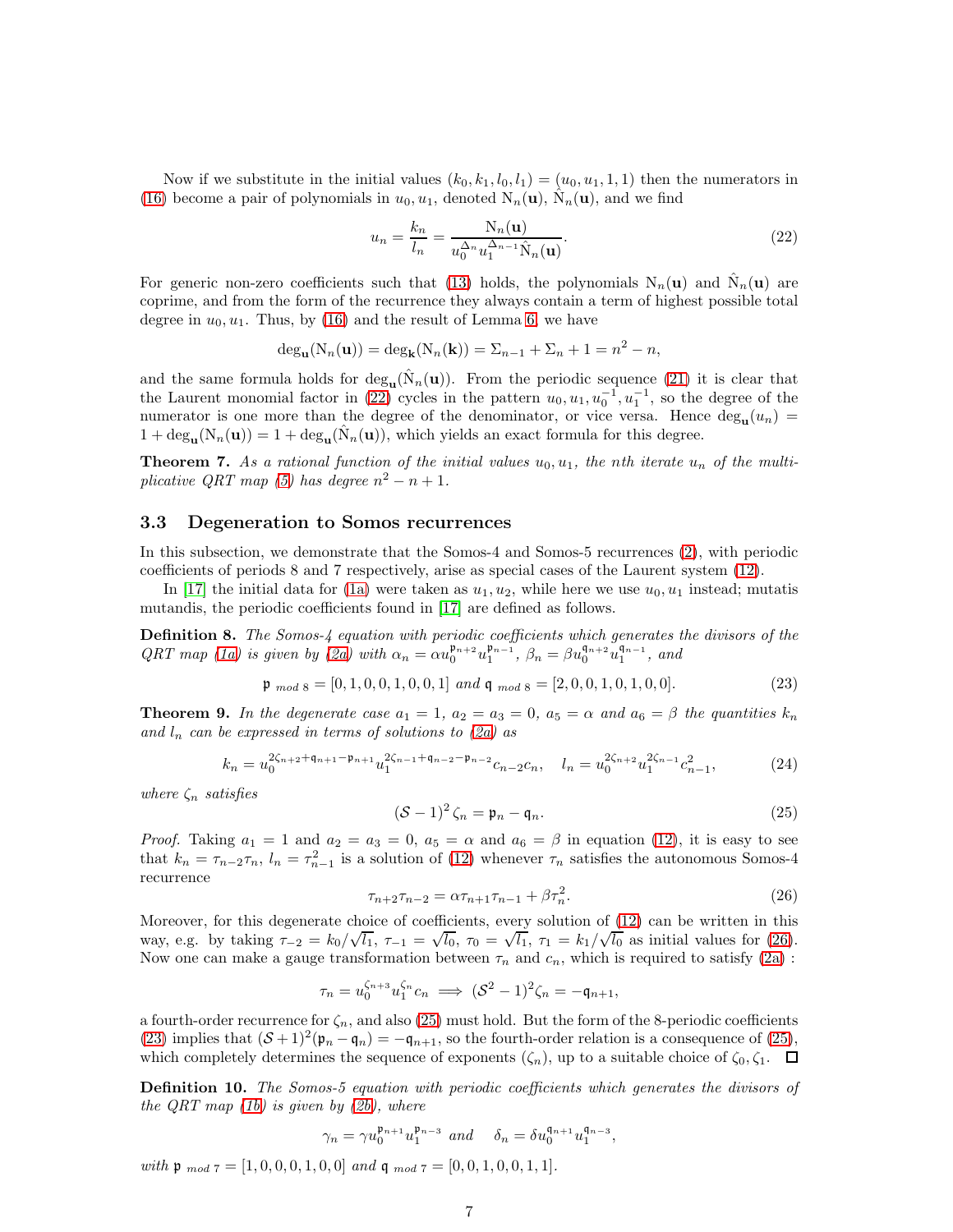**Theorem 11.** In the degenerate case  $a_1 = a_3 = 0$ ,  $a_2 = 1$ ,  $a_5 = \gamma$  and  $a_6 = \delta$ ,  $k_n$  and  $l_n$  are expressed in terms of solutions to [\(2b\)](#page-1-3) as

$$
k_n = u_0^{\eta_{n+3} + \eta_n} u_1^{\eta_{n-1} + \eta_{n-4}} d_n d_{n-3}, \quad\n l_n = u_0^{\eta_{n+2} + \eta_{n+1}} u_1^{\eta_{n-2} + \eta_{n-3}} d_{n-1} d_{n-2},\tag{27}
$$

where

$$
(\mathcal{S}^3 - \mathcal{S}^2 - \mathcal{S} + 1)\eta_n = \mathfrak{p}_n - \mathfrak{q}_n. \tag{28}
$$

Proof. This is similar to the proof of Theorem [9.](#page-6-4) The autonomous Somos-5 relation

<span id="page-8-0"></span>
$$
\tau_{n-3}\tau_{n+2} = \gamma \tau_{n-2}\tau_{n+1} + \delta \tau_{n-1}\tau_n
$$

solves this degenerate case of [\(12\)](#page-4-0) by taking  $k_n = \tau_{n-3}\tau_n$ ,  $l_n = \tau_{n-2}\tau_{n-1}$ , and then a gauge transformation  $\tau_n = u_0^{\eta_{n+3}} u_1^{\eta_{n-1}} d_n$  gives a corresponding solution of [\(2b\)](#page-1-3), provided  $\eta_n$  satisfies the third-order linear relation [\(28\)](#page-7-1) above. □

# 4 The additive symmetric QRT map

The aim of this section is to Laurentify the additive QRT map (also called the McMillan map), and to establish a formula for the growth of degrees.

#### 4.1 Laurentification of the additive symmetric QRT map

Substituting  $u_n = \frac{k_n}{l_n}$  into [\(6\)](#page-2-0), and identifying quadratic numerators and denominators on each side leads to the following associated Laurent system.

Proposition 12. The system

<span id="page-8-2"></span><span id="page-8-1"></span>
$$
k_{n+1}l_{n-1} = -(k_{n-1}l_{n+1} + a_2 k_n^2 + a_4 k_n l_n + a_5 l_n^2),
$$
  
\n
$$
l_{n+1}l_{n-1} = a_1 k_n^2 + a_2 k_n l_n + a_3 l_n^2
$$
\n(29)

has the Laurent property. Any four adjacent iterates  $k_n$ ,  $l_n$ ,  $k_{n+1}$ ,  $l_{n+1}$  are pairwise coprime Laurent polynomials in the ring  $\mathcal{R}[k_0, k_1, l_0^{\pm 1}, l_1^{\pm 1}]$ , where  $\mathcal{R} = \mathbb{Z}[a_1, a_2, a_3, a_4, a_5]$ .

Proof. This follows from Theorem 2 and a coprimality argument analogous to the proof of Proposition [4.](#page-4-5) П

It is straightforward to check that the equation [\(4\)](#page-1-5), obtained from [\(3\)](#page-1-4) in [\[17\]](#page-22-10), corresponds to a degenerate case of [\(29\)](#page-7-0).

**Proposition 13.** In the degenerate case  $a_1 = a_3 = a_4 = 0$ ,  $a_2 = 1$  and  $a_5 = -\alpha$ , the solution of [\(29\)](#page-7-0) is given by  $k_n = e_{n+1}e_{n-2}$  and  $l_n = e_ne_{n-1}$ , where  $e_n$  satisfies equation [\(4\)](#page-1-5).

#### 4.2 Growth of degrees of the additive QRT map

Just as in the multiplicative case, the Laurent property means that the iterates of [\(29\)](#page-7-0) can be factored as in [\(14\)](#page-4-6), in terms of a general set of initial values  $\mathbf{k} = (k_0, k_1, l_0, l_1)$ , with initial denominator vectors [\(15\)](#page-4-3), where (for generic parameter values)  $N_n$  and  $\hat{N}_n$  are coprime. Observe that the system is also bilinear (homogeneous of degree 2), so the relations [\(16\)](#page-5-6) hold, and the second equations in [\(12\)](#page-4-0) and [\(29\)](#page-7-0) are identical. Note also that, due to the minus sign in the first equation, the system  $(29)$  does not generate subtraction-free rational expressions in **k**. Nevertheless, by considering the dependence on  $k_0, k_1$ , it is not hard to show that cancellations cannot occur in the highest degree terms appearing in the numerator on the right-hand side, and arrive at the following

**Lemma 14.** The denominator vectors satisfy the max-plus tropical version of  $(29)$ , namely

$$
\begin{array}{rcl}\n\mathbf{d}_{n+1} + \mathbf{e}_{n-1} & = & \max(\mathbf{d}_{n-1} + \mathbf{e}_{n+1}, 2\mathbf{d}_n, \mathbf{d}_n + \mathbf{e}_n, 2\mathbf{e}_n), \\
\mathbf{e}_{n+1} + \mathbf{e}_{n-1} & = & \max(2\mathbf{d}_n, \mathbf{d}_n + \mathbf{e}_n, 2\mathbf{e}_n).\n\end{array} \tag{30}
$$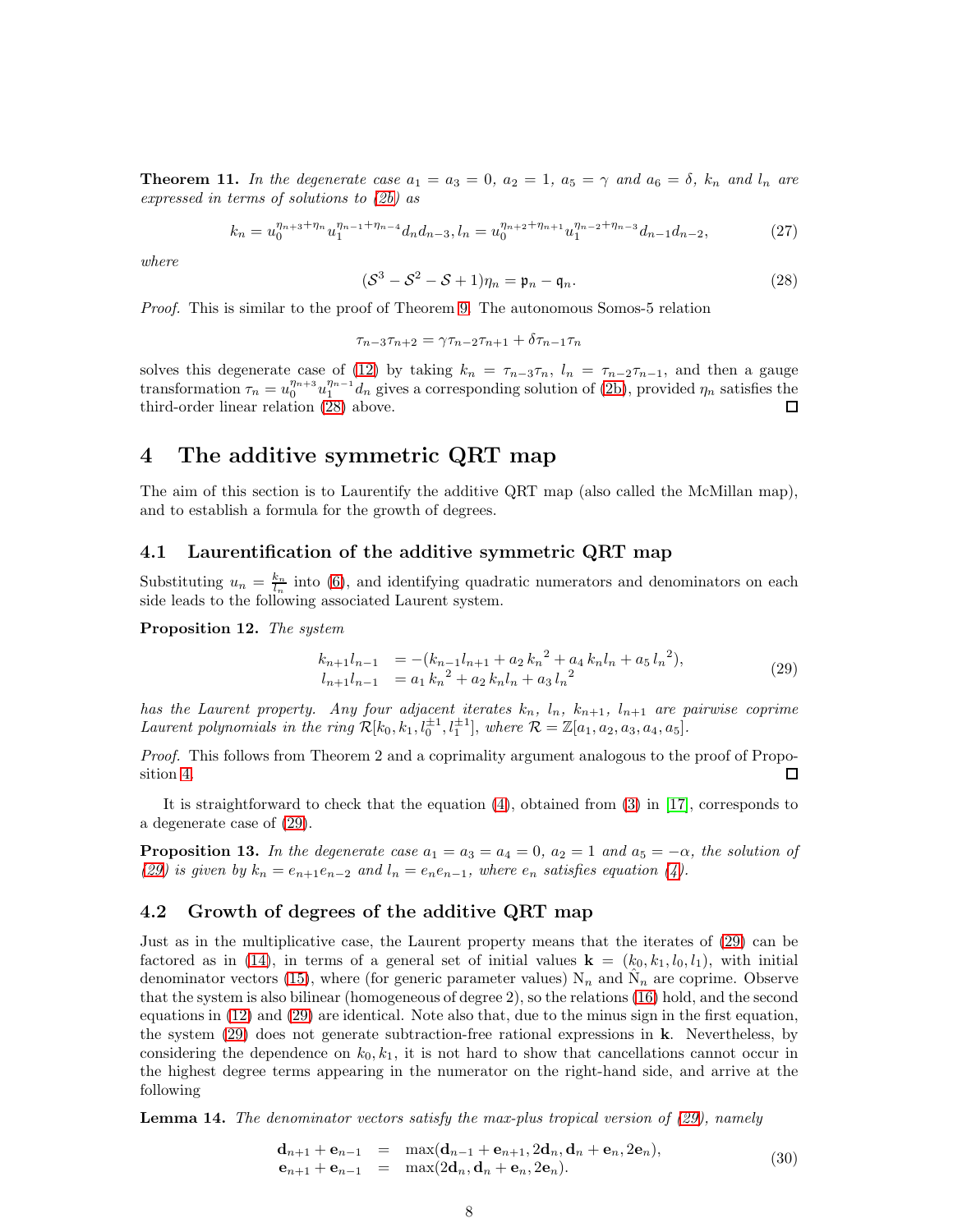<span id="page-9-3"></span>*Proof.* By Proposition [12,](#page-7-2) the iterates of  $(29)$  can be written in the form  $(14)$ , where now the (Laurent) monomial denominators are just monomials in  $l_0, l_1$  for all  $n \geq 2$ . Then, by explicitly considering how the numerators depend on  $k_0, k_1, N_2(\mathbf{k}) = -a_1k_0k_1^2 + ..., \hat{N}_2(\mathbf{k}) = a_1k_1^2 + ...,$ and it can be shown by induction that for all  $n \geq 2$ ,  $N_n(\mathbf{k}) =$  monomial in  $k_0, k_1$  of degree  $\delta_n$ + lower order terms, and  $\hat{N}_n(\mathbf{k})$  = monomial in  $k_0, k_1$  of degree  $\hat{\delta}_n$  + lower order terms, where  $\delta_n, \hat{\delta}_n$  denote the respective total degrees of these numerators. To perform the induction, it should be assumed also that  $\delta_n > \delta_n$  as part of the inductive hypothesis; clearly this holds for  $n = 2$ , and  $n = 3$  is easily checked as well. Now suppose the hypothesis holds up to n, and consider the right-hand side of the second equation in [\(29\)](#page-7-0): in terms of  $k_0, k_1$ , the term of highest degree in the numerator comes from  $k_n^2$ , and all other terms are of lower degree, so there can be no cancellation between the numerator and denominator (which only depends on  $l_0, l_1$ ); thus, comparing with the numerator of the left-hand side, this implies

$$
\hat{\delta}_{n+1} + \hat{\delta}_{n-1} = 2\delta_n,\tag{31}
$$

<span id="page-9-0"></span>and the numerator  $\hat{N}_{n+1}(\mathbf{k})$  is of the required form. Similarly, on the right-hand side of the first equation in [\(29\)](#page-7-0), the term with numerator of largest possible degree can only be  $k_{n-1}l_{n+1}$  or  $k_n^2$ , but the first term has degree  $\delta_{n-1} + \hat{\delta}_{n+1} = 2\delta_n + \delta_{n-1} - \hat{\delta}_{n-1} > 2\delta_n$ , using [\(31\)](#page-8-0) and the inductive hypothesis, which implies that the numerator of  $k_{n-1}l_{n+1}$  is of largest degree; so again there can be no cancellation, the numerator  $N_{n+1}(\mathbf{k})$  is of the required form, and comparing with the left-hand side yields

<span id="page-9-4"></span>
$$
\delta_{n+1} + \hat{\delta}_{n-1} = \hat{\delta}_{n+1} + \delta_{n-1},\tag{32}
$$

and hence  $\delta_{n+1} - \hat{\delta}_{n+1} = \delta_{n-1} - \hat{\delta}_{n-1} > 0$ , which gives the other part of the hypothesis. □

From the form of the initial data [\(15\)](#page-4-3), the solution of the ultradiscrete system [\(30\)](#page-7-3) is written as

$$
\mathbf{d}_{\mathbf{n}} = (d_n, d_{n-1}, \tilde{d}_n, \tilde{d}_{n-1})^T, \qquad \mathbf{e}_{\mathbf{n}} = (e_n, e_{n-1}, \tilde{e}_n, \tilde{e}_{n-1})^T,
$$

in terms of two pairs of sequences  $(d_n, e_n)$ ,  $(\tilde{d}_n, \tilde{e}_n)$ , each of which satisfies the scalar version of [\(30\)](#page-7-3). Upon introducing the difference vector

<span id="page-9-1"></span>
$$
\mathbf{\Delta}_n = \mathbf{d}_n - \mathbf{e}_n = (\Delta_n, \Delta_{n-1}, \tilde{\Delta}_n, \tilde{\Delta}_{n-1})^T,
$$

the system is equivalent to

$$
\begin{array}{rcl}\n\Delta_{n+1} & = & \max(\Delta_{n-1}, 0), \\
\mathbf{e}_{n+1} - 2\mathbf{e}_n + \mathbf{e}_{n-1} & = & \max(2\Delta_n, 0).\n\end{array} \tag{33}
$$

<span id="page-9-2"></span>For the first sequence pair  $(d_n, e_n)$ , the initial data give  $\Delta_0 = -1$ ,  $\Delta_1 = 0$ , which implies  $\Delta_n = 0$ for  $n \geq 1$ , while for the pair  $(\tilde{d}_n, \tilde{e}_n)$  with  $\tilde{\Delta}_0 = 1$ ,  $\tilde{\Delta}_1 = 0$ , the first equation above gives  $\Delta_{\text{mod }2} = [0, 1]$ . For the second equation in [\(33\)](#page-8-1), the solution  $e_n$  is then found to be specified by

$$
\tilde{e}_n = \frac{1}{2}n^2 - \frac{3}{4} - \frac{(-1)^n}{4}
$$
 and  $e_n = 0 \quad \forall n \ge 0 \implies d_n = 0 \quad \forall n \ge 1$ ,

so  $k_0, k_1$  never appear in the denominator of any Laurent polynomials, as is obvious from [\(29\)](#page-7-0).

Finally, from [\(16\)](#page-5-6) we see that, consistent with [\(31\)](#page-8-0) and [\(32\)](#page-8-2),

$$
\deg_{\mathbf{k}}(N_n(\mathbf{k})) = \Delta_n + \Delta_{n-1} + \tilde{\Delta}_n + \tilde{\Delta}_{n-1} + \deg_{\mathbf{k}}(\hat{N}_n(\mathbf{k})) = 1 + \deg_{\mathbf{k}}(\hat{N}_n(\mathbf{k})) \quad \text{for } n \ge 2
$$

and  $\deg_{\mathbf{k}}(\hat{N}_n(\mathbf{k})) = 1 + e_n + e_{n-1} + \tilde{e}_n + \tilde{e}_{n-1} = n^2 - n$ . By setting  $\mathbf{k} = (u_0, u_1, 1, 1)$  to find  $u_n = k_n / l_n = N_n(\mathbf{u}) / N_n(\mathbf{u})$  for  $n \geq 2$ , and noting that the total degrees of  $N_n$  and  $\hat{N}_n$  remain the same after substitution, this yields the same quadratic expression for the degree growth as for [\(5\)](#page-1-6).

**Theorem 15.** As a rational function of the initial values  $u_0, u_1$ , the nth iterate  $u_n$  of the additive  $QRT$  map [\(6\)](#page-2-0) has degree  $n^2 - n + 1$ .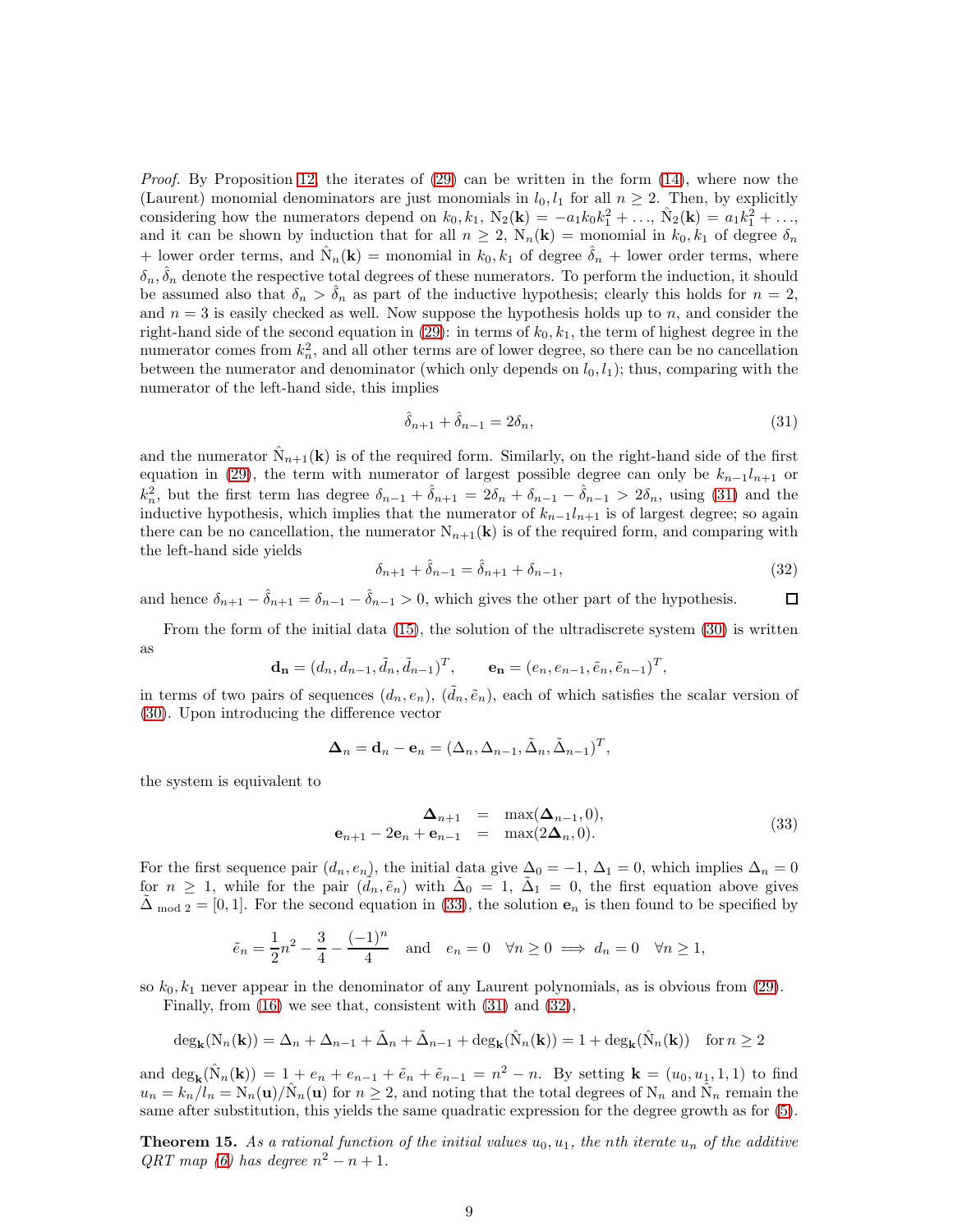# 5 The 12-parameter symmetric QRT map

The symmetric QRT map [\[27,](#page-22-8) [28\]](#page-23-0) is constructed as follows. We start with two symmetric  $3 \times 3$ matrices,

$$
\mathcal{A} = \begin{pmatrix} a_{00} & a_{01} & a_{02} \\ a_{01} & a_{11} & a_{12} \\ a_{02} & a_{12} & a_{22} \end{pmatrix}, \quad \mathcal{B} = \begin{pmatrix} b_{00} & b_{01} & b_{02} \\ b_{01} & b_{11} & b_{12} \\ b_{02} & b_{12} & b_{22} \end{pmatrix}, \tag{34}
$$

and introduce the vectors

$$
\mathbf{V}(u,v) = \begin{pmatrix} u^2 \\ uv \\ v^2 \end{pmatrix}, \quad \mathbf{f}(u) = \mathcal{A}\mathbf{V}(u,1) \times \mathcal{B}\mathbf{V}(u,1),
$$

<span id="page-10-0"></span>with the components of **f** denoted by  $f^{(i)}$ ,  $i = 1, 2, 3$ . The map of the plane defined by

$$
\varphi_{sym}: (u_{n-1}, u_n) \mapsto (u_n, u_{n+1}),
$$
 with  $u_{n+1} = \frac{f^{(1)}(u_n) - u_{n-1}f^{(2)}(u_n)}{f^{(2)}(u_n) - u_{n-1}f^{(3)}(u_n)},$ \n(35)

is the general form of the symmetric QRT map, which admits the invariant

$$
J = \frac{\mathbf{V}(u_{n-1}, 1)^T \mathbf{A} \mathbf{V}(u_n, 1)}{\mathbf{V}(u_{n-1}, 1)^T \mathbf{B} \mathbf{V}(u_n, 1)}.
$$
(36)

#### 5.1 Recursive factorisation of the symmetric QRT map

Let us homogenise the map  $\varphi_{sym}$ . Taking  $u_n = p_n/q_n$  gives

<span id="page-10-2"></span>
$$
\frac{p_{n+1}}{q_{n+1}} = \frac{q_{n-1}f^{(1)}(\frac{p_n}{q_n}) - p_{n-1}f^{(2)}(\frac{p_n}{q_n})}{q_{n-1}f^{(2)}(\frac{p_n}{q_n}) - p_{n-1}f^{(3)}(\frac{p_n}{q_n})},
$$

<span id="page-10-1"></span>from which we obtain the polynomial system

$$
p_{n+1} = q_{n-1} F_n^{(1)} - p_{n-1} F_n^{(2)}, \quad q_{n+1} = q_{n-1} F_n^{(2)} - p_{n-1} F_n^{(3)}, \tag{37}
$$

with  $F_n^{(i)} = q_n^4 f^{(i)}(\frac{p_n}{q_n})$ . Slightly more explicitly, in terms of the vectors  $\mathbf{A}_n := \mathcal{A} \mathbf{V}(p_n, q_n)$ ,  $\mathbf{B}_n := \mathcal{B} \mathbf{V}(p_n, q_n)$ , with components denoted  $A_n^{(i)}$ ,  $B_n^{(i)}$  respectively, we set  $\mathbf{F}_n = \mathbf{A}_n \times \mathbf{B}_n$ , and then the system [\(37\)](#page-9-1) can be written as

$$
p_{n+1} = B_n^{(3)}(p_{n-1}A_n^{(1)} + q_{n-1}A_n^{(2)}) - A_n^{(3)}(p_{n-1}B_n^{(1)} + q_{n-1}B_n^{(2)}),
$$
  
\n
$$
q_{n+1} = B_n^{(1)}(p_{n-1}A_n^{(2)} + q_{n-1}A_n^{(3)}) - A_n^{(1)}(p_{n-1}B_n^{(2)} + q_{n-1}B_n^{(3)}),
$$
\n(38)

which is equivalent to the vector equation

$$
(q_{n-1}q_{n+1}, -p_{n-1}q_{n+1} - q_{n-1}p_{n+1}, p_{n-1}p_{n+1})^T = \mathbf{W}_n,
$$
\n(39)

where  $\mathbf{W}_n = \mathbf{F}_n \times \mathbf{V}_{n-1}$ ,  $\mathbf{V}_n = \mathbf{V}(p_n, q_n)$ . The map [\(38\)](#page-9-2) generates polynomials when iterated forwards, but not backwards, as the inverse does not have the Laurent property (this is analogous to the fact that a generic polynomial map does not have a polynomial inverse); it leaves the ratio of polynomials  $N_n/D_n$  invariant, where

$$
N_n = \mathbf{V}_n \cdot \mathbf{A}_{n-1} = \mathbf{V}_{n-1} \cdot \mathbf{A}_n, \quad D_n = \mathbf{V}_n \cdot \mathbf{B}_{n-1} = \mathbf{V}_{n-1} \cdot \mathbf{B}_n,
$$

since the matrices A, B are symmetric. The invariance implies that  $N_n$  divides  $N_{n+1}$  and  $D_n$ divides  $D_{n+1}$ . We can describe the factorisations as follows.

**Lemma 16.** We have  $N_{n+1} = N_n Q_n$  and  $D_{n+1} = D_n Q_n$  where  $Q_n = (F_n^{(2)})^2 - F_n^{(1)} F_n^{(3)}$ .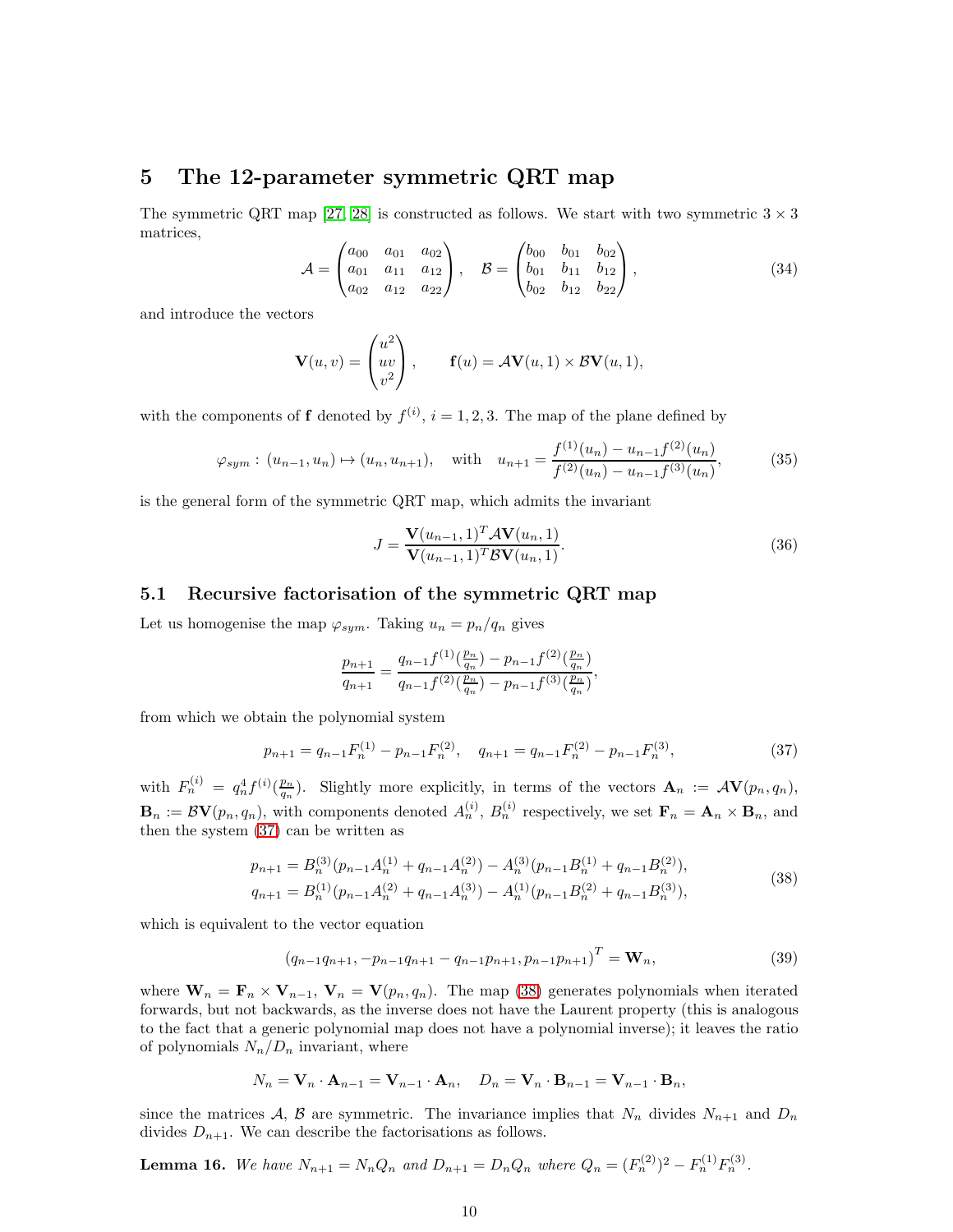*Proof.* Using  $\mathbf{F} = \mathbf{A} \times \mathbf{B}$ , hence  $\mathbf{F} \cdot \mathbf{A} = 0$ ,  $\mathbf{W} = \mathbf{F} \times \mathbf{V} = (\mathbf{A} \cdot \mathbf{V})\mathbf{B} - (\mathbf{B} \cdot \mathbf{V})\mathbf{A}$ , we get

$$
N_{n+1} = \mathbf{V}_{n+1} \cdot \mathbf{A}_n
$$
  
=  $p_{n+1}(q_{n-1}F_n^{(1)} - p_{n-1}F_n^{(2)})A_n^{(1)} + (q_{n-1}F_n^{(2)} - p_{n-1}F_n^{(3)})(p_{n+1}A_n^{(2)} + q_{n+1}A_n^{(3)})$   
=  $W^{(3)}(-F_n^{(2)}A_n^{(1)} - F_n^{(3)}A_n^{(2)}) + W^{(2)}F_n^{(3)}A_n^{(3)} + W^{(1)}F_n^{(2)}A_n^{(3)}$   
=  $\mathbf{A}_n \cdot \mathbf{V}_{n-1}\Big(F_2^n(A_n^{(3)}B_n^{(1)} - A_n^{(1)}B_n^{(3)}) - F_n^{(3)}(A_n^{(2)}B_n^{(3)} - A_n^{(3)}B_n^{(2)})\Big) = N_nQ_n.$ 

Iterating the map one more time, the quotient  $Q_n$  arises as a common divisor of  $p_{n+2}$  and  $q_{n+2}$ . This can be seen from

<span id="page-11-1"></span>
$$
p_{n+2} = B_{n+1}^{(3)}(p_n A_{n+1}^{(1)} + q_n A_{n+1}^{(2)}) - A_{n+1}^{(3)}(p_n B_{n+1}^{(1)} + q_n B_{n+1}^{(2)})
$$
  
\n
$$
= \frac{B_{n+1}^{(3)}(p_n^2 A_{n+1}^{(1)} + p_n q_n A_{n+1}^{(2)} + p_n^2 A_{n+1}^{(3)})}{p_n} - \frac{A_{n+1}^{(3)}(p_n^2 B_{n+1}^{(1)} + p_n q_n B_{n+1}^{(2)} + p_n^2 B_{n+1}^{(3)})}{p_n}
$$
  
\n
$$
= \frac{B_{n+1}^{(3)} N_{n+1} - A_{n+1}^{(3)} D_{n+1}}{p_n} = Q_n \left( \frac{B_{n+1}^{(3)} N_n - A_{n+1}^{(3)} D_n}{p_n} \right).
$$
 (40)

The second term in [\(40\)](#page-10-0) is polynomial, which can be seen directly from the factorisation

$$
B_{n+1}^{(3)}A_{n-1}^{(3)} - A_{n+1}^{(3)}B_{n-1}^{(3)} = (p_{n-1}q_{n+1} - p_{n+1}q_{n-1})(\mathbf{F}_n \times \mathbf{V}_{n-1}) \cdot \mathbf{P},
$$

where  $\mathbf{P} = (a_{02}, a_{12}, a_{22})^T \times (b_{02}, b_{12}, b_{22})^T$ , and the observation that  $\mathbf{F}_n \equiv \mathbf{P} q_n^4 \mod p_n$ . For  $q_{n+2}$ we find the similar expression

$$
q_{n+2} = Q_n \left( \frac{B_{n+1}^{(1)} N_n - A_{n+1}^{(1)} D_n}{q_n} \right). \tag{41}
$$

<span id="page-11-2"></span><span id="page-11-0"></span> $\Box$ 

**Theorem 17.** The polynomial  $Q_n$  is a divisor of  $Q_{n+1}$ .

Proof. The proof is by direct computation. We write

$$
Q_n = \sum_{i=0}^{8} d_i p_n^{8-i} q_n^i = Q(p_n, q_n). \tag{42}
$$

<span id="page-11-3"></span>Considering the three components of  $\mathbf{F}_n$  as variables, we substitute equation [\(37\)](#page-9-1) into  $Q_{n+1}$ and reduce the result modulo  $Q_n = (F_n^{(2)})^2 - F_n^{(1)}F_n^{(3)}$  using a total degree ordering. We denote the coefficients of the resulting polynomial in  $p_{n-1}, q_{n-1}$  by  $e_i$ , so that  $Q_{n+1} |_{\text{Eq.}(37)} \equiv$  $Q_{n+1} |_{\text{Eq.}(37)} \equiv$  $Q_{n+1} |_{\text{Eq.}(37)} \equiv$  $\sum_{i=0}^{8} e_i p_{n-1}^{8-i} q_{n-1}^i \mod Q_n$ . There appear to be two non-trivial common factors, namely X =  $\sum_{i=0}^{n} e_i p_{n-1} q_{n-1}$  mod  $Q_n$ . There appear to be two non-trivial common factors, namely  $X = \gcd(e_0, e_2, e_4, e_6, e_8)$ ,  $Y = \gcd(e_1, e_3, e_5, e_7)$ , and we have  $Q_n \mid Y - XF_2^n$ . Thus it suffices to establish that  $Q_n$  is a divisor of X. Curiously, we have the following expression, modulo  $Q_n$ :  $X(F_n^{(1)})^4 \equiv \sum_{i=0}^8 d_i (F_n^{(1)})^{8-i} (F_n^{(2)})^i = Q(F_n^{(1)}, F_n^{(2)})$ . Finally, with computer algebra (e.g. Maple) it can be verified that  $Q_n$  divides  $Q(F_n^{(1)}, F_n^{(2)})$ .

From [\(38\)](#page-9-2), an ultradiscrete system of recurrences for a lower bound on the multiplicities is given as follows:

$$
\mathfrak{m}_{n+1}^p = \mathfrak{m}_{n+1}^q = \min_{r \in \{p,q\}, i+j=4, i,j \ge 0} \left( \mathfrak{m}_{n-1}^r + i \mathfrak{m}_n^p + j \mathfrak{m}_n^q \right). \tag{43}
$$

So a lower bound on the growth of the multiplicity of divisors is  $\mathfrak{m}_{n+1}^p = \mathfrak{m}_{n+1}^q = \mathfrak{m}_{n+1}$  with

$$
\mathfrak{m}_{n+1} = 4\mathfrak{m}_n + \mathfrak{m}_{n-1},\tag{44}
$$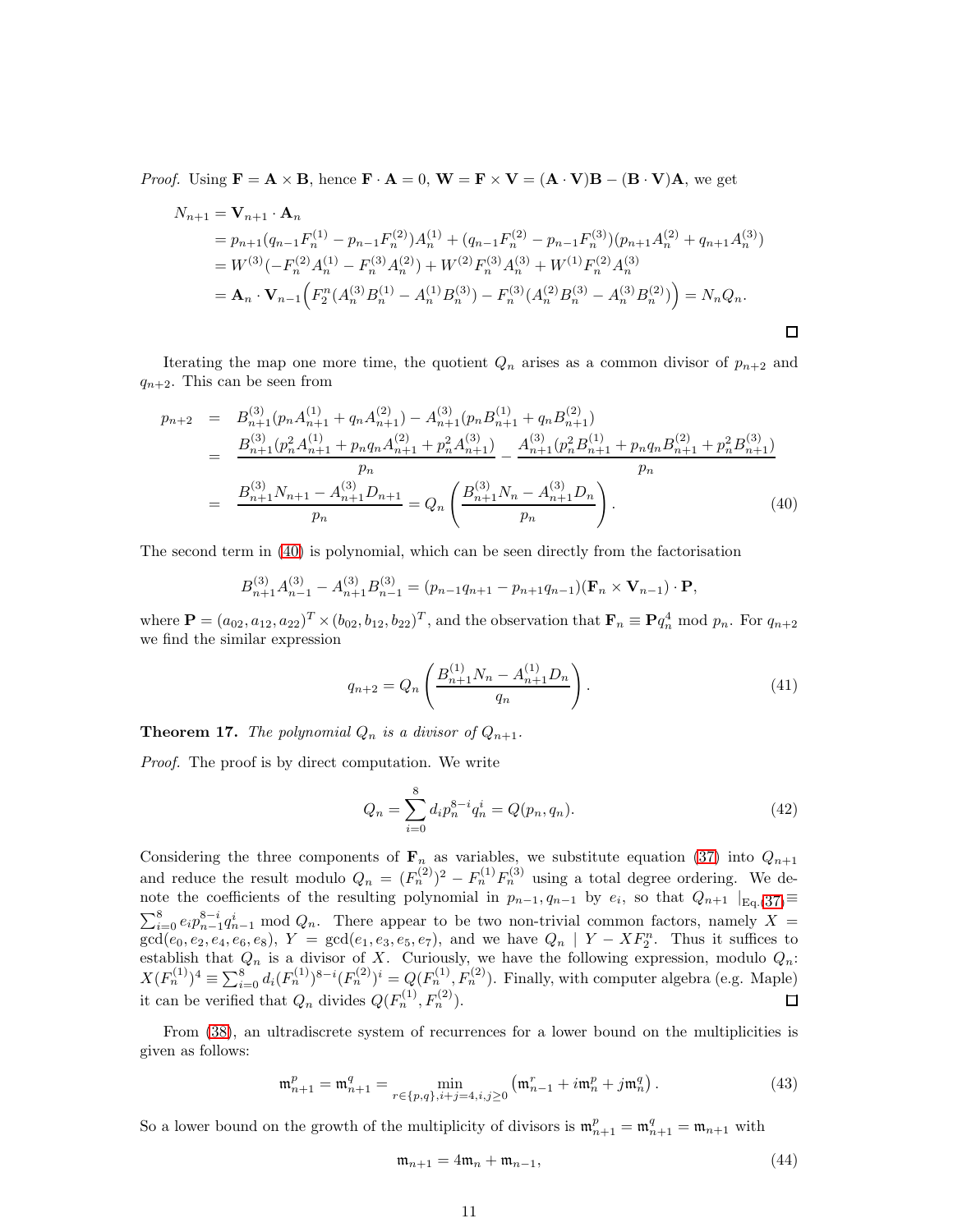<span id="page-12-0"></span>where  $\mathfrak{m}_0 = 0$  and  $\mathfrak{m}_1 = 1$ . We are interested in primitive divisors. Therefore, according to Theorem [17](#page-10-1) we want to divide  $Q_n$  by  $Q_{n-1}$ . But there is much more to divide out. As  $Q_{n-2}$ divides  $gcd(p_n, q_n)$  and  $Q_n$  is homogeneous in  $p_n, q_n$  of degree 8,  $Q_n$  is also divisible by  $(Q_{n-2})^8$ , and by  $(Q_{n-3})^{32}$ , and so on. We can recursively define a polynomial  $r_n$  by  $r_1 = 1$  and

$$
Q_n = \prod_{k=2}^{n-2} r_{n-k}^{8m_{k-1}} r_{n-1} r_n \implies r_n = \prod_{j=0}^{n-2} (Q_{n-j})^{1-2j^2}.
$$

In terms of  $r_n$ , a common divisor of  $p_n$  and  $q_n$  is given by

$$
g_n = \prod_{k=2}^{n-2} r_k^{\mathfrak{m}_{n-k-1}} \implies g_{n+1} = r_{n-1}g_{n-1}g_n^4.
$$
 (45)

As every divisor is a common divisor, we define the quotients  $s_n, t_n$  by

$$
p_n = g_n s_n \quad \text{and} \quad q_n = g_n t_n. \tag{46}
$$

To find a closed system of equations we need to involve  $r_n$  and find out how it relates to  $s_n, t_n$ . Using  $Q_n = Q(p_n, q_n) = g_n^8 Q(s_n, t_n)$  it can be verified that  $r_n r_{n-1} = Q(s_n, t_n)$ . Substituting [\(46\)](#page-11-0) into [\(37\)](#page-9-1), and using [\(45\)](#page-11-1), we arrive at the system

$$
r_n r_{n-1} = Q(s_n, t_n),
$$
  
\n
$$
s_{n+1} r_{n-1} = t_{n-1} F^{(1)}(s_n, t_n) - s_{n-1} F^{(2)}(s_n, t_n),
$$
  
\n
$$
t_{n+1} r_{n-1} = t_{n-1} F^{(2)}(s_n, t_n) - s_{n-1} F^{(3)}(s_n, t_n),
$$
\n
$$
(47)
$$

with  $\mathbf{F}(s_n, t_n) = g_n^{-4} \mathbf{F}_n$ . Up to shifting indices, initial values can be chosen as  $s_0 = u_0$ ,  $s_1 = u_1$ ,  $t_0 = t_1 = r_0 = 1$ . The ratio  $u_n = \frac{s_n}{t_n}$  is an iterate of the symmetric QRT map [\(35\)](#page-9-0).

**Theorem 18.** The system [\(47\)](#page-11-2) has the Laurent property:  $r_n, s_n, t_n \in \hat{\mathcal{R}} := \mathcal{R}[r_0^{\pm 1}, s_0, s_1, t_0, t_1],$ where R is the ring of polynomials in the parameters  $a_{ij}, b_{ij}$  over  $\mathbb{Z}$ .

*Proof.* Upon noting that  $Q(s,t)$  and  $F^{(j)}(s,t)$  are homogeneous with weights 8 and 4 respectively, we see that the system [\(47\)](#page-11-2) is weighted homogeneous, where  $r_n$  has degree 4 and  $s_n, t_n$  have degree 1. This allows us to show by induction that the iterates can be written in terms of  ${\bf r} = (r_0, s_0, s_1, t_0, t_1)$  in a similar fashion to [\(14\)](#page-4-6), as

<span id="page-12-2"></span><span id="page-12-1"></span>
$$
r_n = \frac{N_n^*(s_0, s_1, t_0, t_1)}{r_0^{c_n}}, \qquad s_n = \frac{N_n(s_0, s_1, t_0, t_1)}{r_0^{d_n}}, \qquad t_n = \frac{\hat{N}_n(s_0, s_1, t_0, t_1)}{r_0^{e_n}},\tag{48}
$$

where  $N_n^*$ ,  $N_n$ ,  $\hat{N}_n$  are homogeneous polynomials in  $s_0, s_1, t_0, t_1$ . The system [\(47\)](#page-11-2) only involves division by  $r_{n-1}$  at each iteration, and since it is of second order in  $s_n, t_n$  and only first order in  $r_n$ , it is slightly more general than the conditions in Theorem 2, but Hickerson's method still extends to this situation. Clearly the 5 initial values as well as  $r_1, s_2, t_2$  belong to  $\mathcal{R}$ , while from Theorem [17](#page-10-1) it follows that  $Q(s_1, t_1)|Q(s_2, t_2)$ , which implies  $r_2 \in \mathcal{R}$ , and the same computations that yield [\(40\)](#page-10-0) and [\(41\)](#page-10-2) also give  $s_3, t_3 \in \mathcal{R}$ . It can also be verified with computer algebra that  $r_1$ and  $r_2$  are coprime; it is sufficient to check that this is so for some particular numerical choice of coefficients  $a_{ij}, b_{ij}$ , in which case it must hold when the coefficients are variables. Then from the inductive hypothesis we can write the new iterate produced by the first equation in [\(47\)](#page-11-2) as

$$
r_n = \frac{N_{n-1}^*(s_1, s_2, t_1, t_2)}{r_1^{c_{n-1}}} = \frac{N_{n-2}^*(s_2, s_3, t_2, t_3)}{r_2^{c_{n-2}}}.
$$

<span id="page-12-3"></span>By substituting for  $r_1, r_2, s_2, s_3, t_2, t_3$  as Laurent polynomials in  $\mathcal R$  and using  $(r_1, r_2) = 1$ , it follows from the equality of the latter two expressions above that  $r_n \in \hat{\mathcal{R}}$ , and the same argument shows that  $s_{n+1}, t_{n+1} \in \hat{\mathcal{R}}$ . that  $s_{n+1}, t_{n+1} \in \mathcal{R}$ .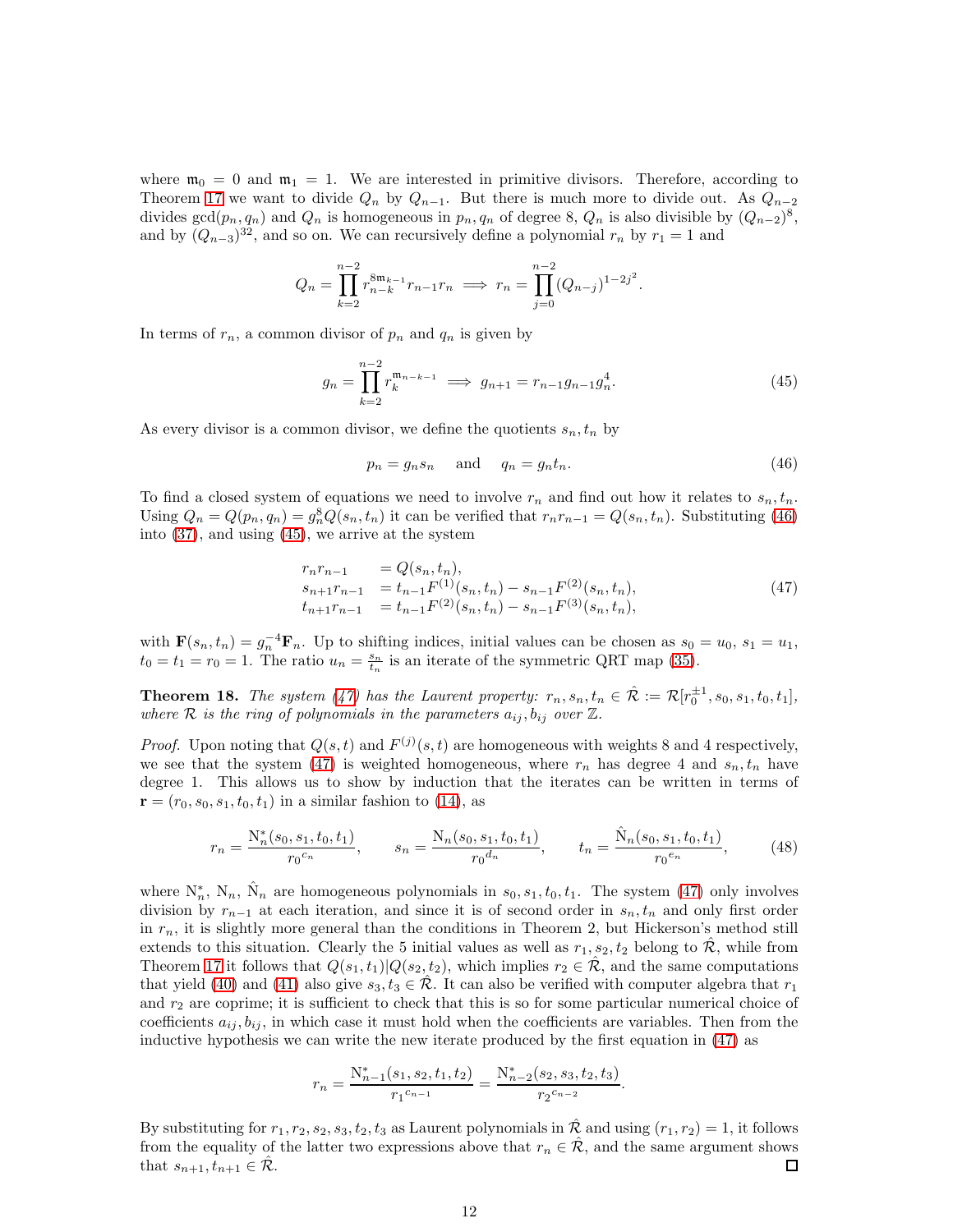In an appendix, we also prove the following result.

**Lemma 19.** The Laurent polynomials  $s_n$  and  $t_n$  generated by [\(47\)](#page-11-2) are coprime in  $\hat{\mathcal{R}}$  for all  $n \geq 0$ .

As before, no cancellations occur in the numerators when the Laurent polynomials are substituted into the right-hand sides of the system [\(47\)](#page-11-2), so we can immediately write down the ultradiscrete system for the denominator exponents  $c_n, d_n, e_n$  in [\(48\)](#page-11-3), that is

<span id="page-13-4"></span>
$$
c_n + c_{n-1} = \max ((8 - i)d_n + ie_n)_{i=0,...,8},
$$
  
\n
$$
d_{n+1} + c_{n-1} = \max(d_{n-1}, e_{n-1}) + M_n,
$$
  
\n
$$
e_{n+1} + c_{n-1} = \max(d_{n-1}, e_{n-1}) + M_n, \quad M_n := \max ((4 - i)d_n + ie_n)_{i=0,...,4}
$$

Subtracting the last two equations above implies that  $d_n = e_n$  for all  $n \geq 2$ , and hence

<span id="page-13-5"></span><span id="page-13-0"></span>
$$
c_n + c_{n-1} = 8d_n
$$
,  $d_{n+1} + c_{n-1} = 4d_n + d_{n-1} \implies (\mathcal{S} - 1)^3 d_n = 0$ .

<span id="page-13-3"></span>Therefore  $d_n$  and  $e_n$  both grow quadratically with n, as do the degrees of  $N_n$ ,  $\hat{N}_n$ , and (by Lemma [19](#page-12-0) and its proof - see appendix) these are coprime and their degrees remain the same after substituting  $\mathbf{r} = (1, u_0, u_1, 1, 1)$  into  $u_n = \frac{N_n}{\tilde{N}_n}$ . This yields an exact formula for the degree growth of [\(35\)](#page-9-0). To be precise, for  $n \ge 2$  we find  $d_n = e_n = (n^2 - n)/2 \implies \deg_u(N_n) =$  $\deg_{\mathbf{u}}(\hat{\mathbf{N}}_n) = \deg_{\mathbf{u}}(u_n) = 2n^2 - 2n + 1$ , using the fact that  $\deg_{\mathbf{r}}(\mathbf{N}_n) = 4d_n + 1$  by the weighted homogeneity of [\(47\)](#page-11-2).

<span id="page-13-2"></span>**Theorem 20.** As a rational function of the initial values  $u_0, u_1$ , the nth iterate  $u_n$  of the sym-metric QRT map [\(35\)](#page-9-0) has degree  $2n^2 - 2n + 1$ .

#### 5.2 Degeneration to the Laurentified multiplicative/additive QRT maps

In this subsection, we show how the Laurentified multiplicative and additive QRT maps arise as special cases of the three-component system [\(47\)](#page-11-2).

**Theorem 21.** In the degenerate case  $b_{11} = 1$  and all other  $b_{ij} = 0$ , the polynomials  $r_n$ ,  $s_n$  and  $t_n$  can be expressed in terms of the solution to [\(12\)](#page-4-0) as

$$
r_n = k_{n+1}l_{n+1}k_n l_n, \t s_n = k_n, \t t_n = l_n.
$$
\t(49)

*Proof.* By substituting  $b_{11} = 1$  and no other non-zero  $b_{ij}$  in [\(47\)](#page-11-2), we find

$$
r_n r_{n-1} = s_n^2 t_n^2 R_n S_n, \quad s_{n+1} r_{n-1} = t_{n-1} t_n s_n S_n, \quad t_{n+1} r_{n-1} = s_{n-1} s_n t_n R_n,\tag{50}
$$

where  $R_n = a_1s_n^2 + a_2s_nt_n + a_3t_n^2$  and  $S_n = a_3s_n^2 + a_5s_nt_n + a_6t_n^2$ . With the substitutions [\(49\)](#page-12-1), the second and third equations n [\(50\)](#page-12-2) correspond to the two equations [\(12\)](#page-4-0), while the first one is a consequence of them. □

**Theorem 22.** In the degenerate case  $b_{22} = 1$  and all other  $b_{ij} = 0$ ,  $r_n$ ,  $s_n$  and  $t_n$  are expressed in terms of solutions to [\(29\)](#page-7-0) as

<span id="page-13-1"></span>
$$
r_n = -l_n^2 l_{n+1}^2, \qquad s_n = k_n, \qquad t_n = l_n. \tag{51}
$$

*Proof.* Setting all  $b_{ij} = 0$  apart from  $b_{22} = 1$  in [\(47\)](#page-11-2) gives

$$
r_n r_{n-1} = t_n^4 R_n^2, \qquad s_{n+1} r_{n-1} = t_n^2 (s_{n-1} R_n + t_{n-1} S_n), \qquad t_{n+1} r_{n-1} = -t_{n-1} t_n^2 R_n,\tag{52}
$$

where  $R_n = a_1 s_n^2 + a_2 t_n s_n + a_3 t_n^2$ ,  $S_n = a_2 s_n^2 + a_4 s_n t_n + a_5 t_n^2$ . The first and third equations above follow from the second equation in [\(29\)](#page-7-0). The second equation in [\(52\)](#page-12-3) is a consequence of the first equation of the system [\(29\)](#page-7-0). □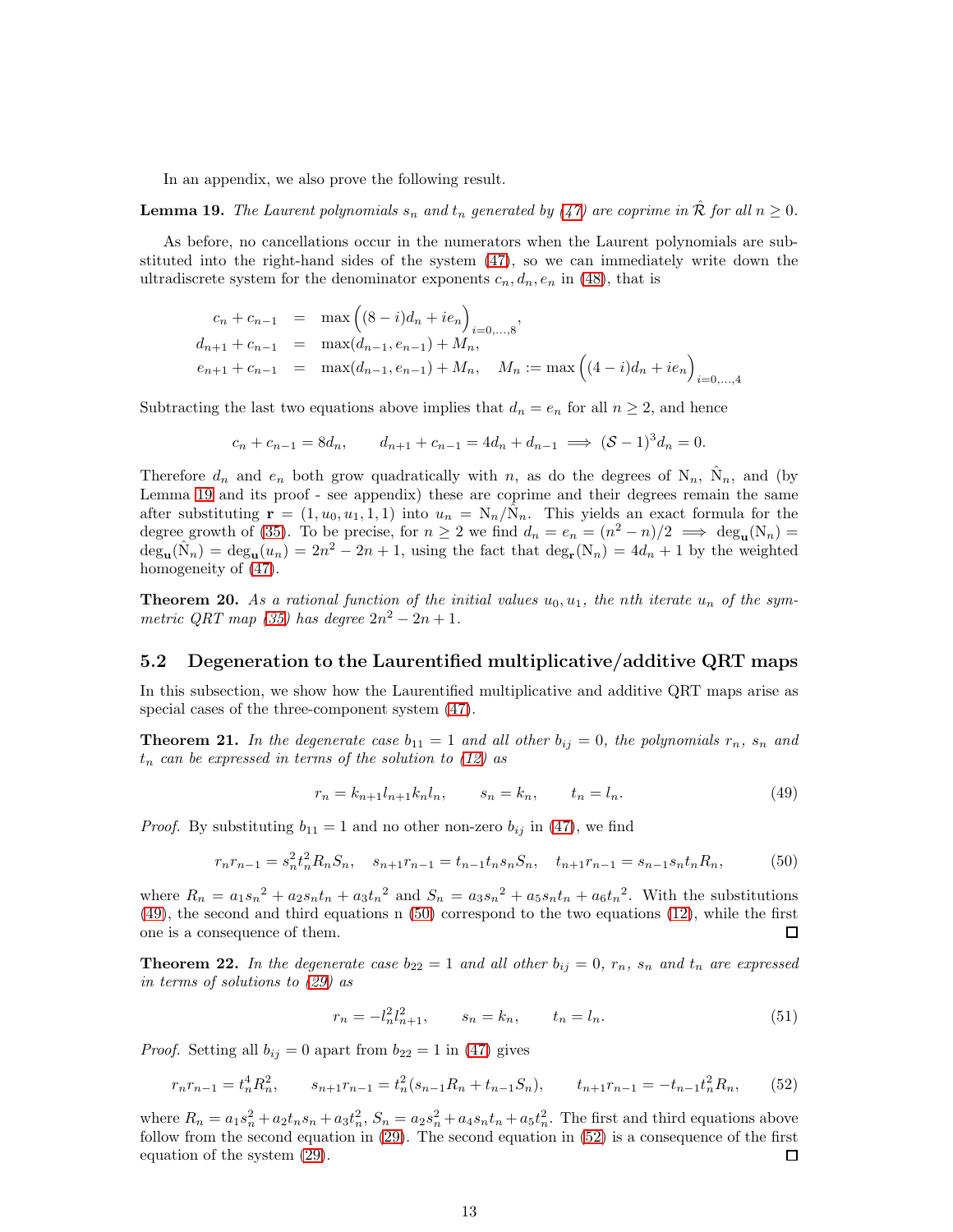### 6 Somos recurrences

In this section we show that the components of the Laurent systems we have derived satisfy Somos-7 recurrence relations. We start with the multiplicative case, and from this we will obtain the additive case, before proceeding to obtain the Somos-7 relations corresponding to the general symmetric QRT map as a corollary of a broader result for asymmetric QRT.

#### 6.1 The multiplicative case

Let

<span id="page-14-3"></span><span id="page-14-1"></span><span id="page-14-0"></span>
$$
I = \frac{a_1 u_0^2 u_1^2 + a_2 u_0 u_1 (u_0 + u_1) + a_3 (u_0^2 + u_1^2) + a_5 (u_0 + u_1) + a_6}{u_0 u_1},
$$
\n
$$
(53)
$$

be the invariant of [\(5\)](#page-1-6) considered as a map on the plane of initial values  $(u_0, u_1)$ . We will prove the following theorem.

**Theorem 23.** The variables  $k_n, l_n$  in [\(12\)](#page-4-0) each satisfy the same Somos-7 recurrence,

<span id="page-14-6"></span>
$$
x_{n+7}x_n = Ax_{n+6}x_{n+1} + Bx_{n+5}x_{n+2} + Cx_{n+4}x_{n+3},
$$
\n(54)

with coefficients given by

$$
A = -(\alpha^3 + \alpha\beta\gamma + \beta^2),
$$
  $B = (\beta^2 - A)\alpha^2,$   $C = A(A - \beta^2),$  (55)

with

$$
\alpha = a_2 a_5 + a_3^2 - a_1 a_6 + a_3 I, \quad \beta = (a_1 a_5 - 2 a_2 a_3) a_5 + a_2^2 a_6 + (a_1 a_6 - a_3^2) I, \quad \gamma = 4 a_3 + I. \tag{56}
$$

The coefficients may be found using computer algebra as follows. If  $x_n, y_n$  satisfy the same Somos-7 recurrence, then

<span id="page-14-9"></span><span id="page-14-5"></span><span id="page-14-2"></span>
$$
\det \begin{pmatrix} x_5x_{-2} & x_4x_{-1} & x_3x_0 & x_2x_1 \\ x_6x_{-1} & x_5x_0 & x_4x_1 & x_3x_2 \\ y_5y_{-2} & y_4y_{-1} & y_3y_0 & y_2y_1 \\ y_6y_{-1} & y_5y_0 & y_4y_1 & y_3y_2 \end{pmatrix} = 0
$$

for all initial values (where, in each row of the matrix, the indices can be shifted by an arbitrary amount). The coefficients of the Somos-7 recurrence are then found by calculating a constant vector (independent of  $n$ ) that spans the one-dimensional kernel of the above matrix - see [\[21\]](#page-22-17) for an introduction to this method.

However, it is more instructive to prove the result by considering the form of the solution. As an added benefit, this provides more succinct expressions for the coefficients. We first show that  $k_n, l_n$  can be written in the form of products

$$
k_n = \tau_n \tau_n^*, \qquad l_n = \tilde{\tau}_n \tilde{\tau}_n^*, \tag{57}
$$

<span id="page-14-7"></span><span id="page-14-4"></span>where each of  $\tau_n, \tau_n^*, \tilde{\tau}_n, \tilde{\tau}_n^*$ , satisfy a Somos-5 recurrence (in fact, the *same* Somos-5 recurrence, with identical coefficients and a first integral taking the same value); then we use the fact that products of this kind provide special solutions of Somos-7 recurrences.

<span id="page-14-8"></span>The general Somos-7 recurrence, of the form [\(54\)](#page-13-0), arises as a reduction of the bilinear discrete BKP equation, a partial difference equation which is also known as the cube recurrence [\[10\]](#page-22-1). It is possible to obtain a general analytic solution in terms of genus two sigma functions, corresponding to a translation on a two-dimensional Jacobian variety, which we intend to present elsewhere. Nevertheless, Somos-7 also admits special solutions given by products of elliptic sigma functions, which are described as follows.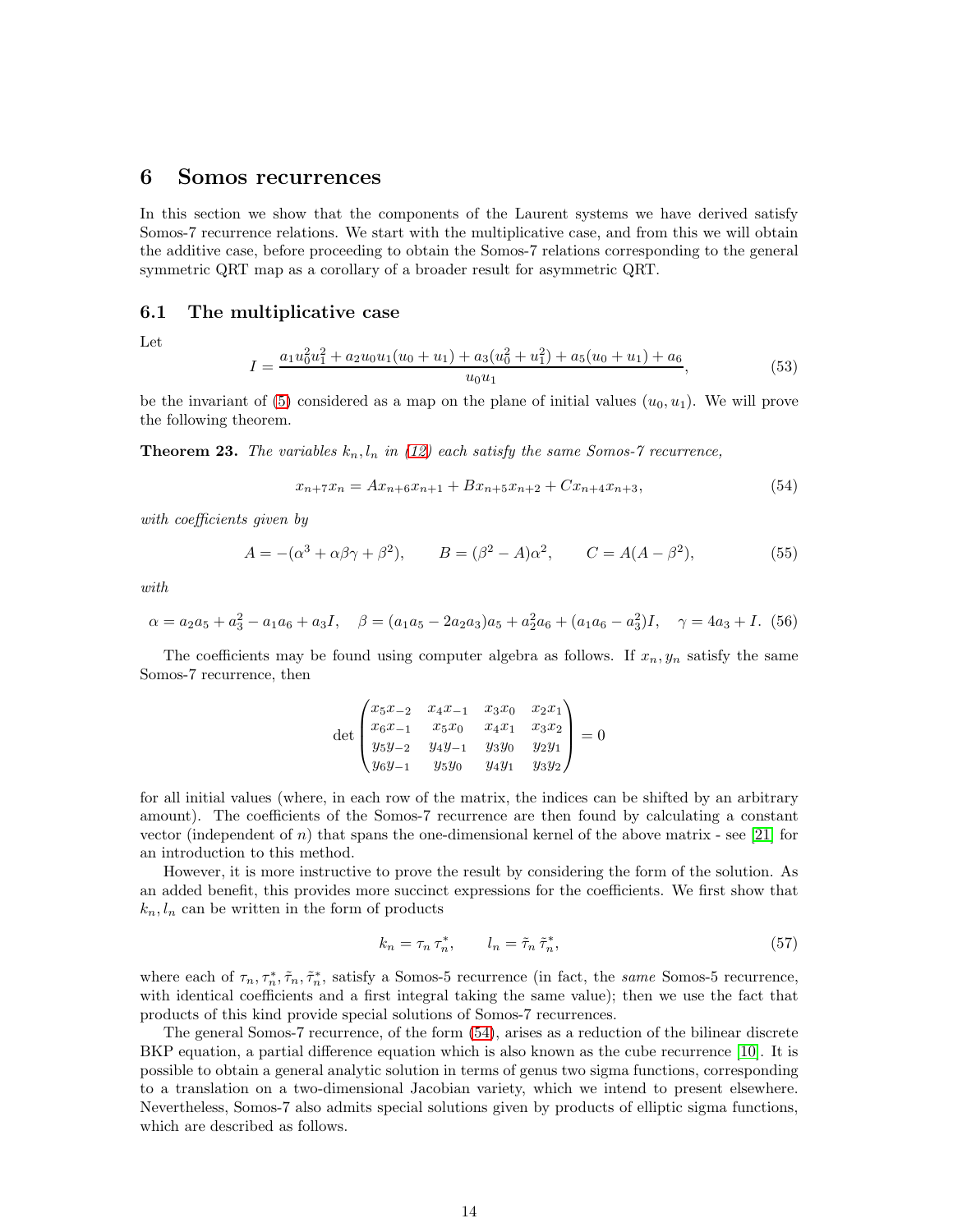<span id="page-15-2"></span>**Proposition 24.** Let  $\tau_n$  satisfy the Somos-5 recurrence

$$
\tau_{n+5}\tau_n = \alpha \tau_{n+4}\tau_{n+1} + \beta \tau_{n+3}\tau_{n+2},\tag{58}
$$

with coefficients  $\alpha, \beta$ , and let  $\tau_n^*$  satisfy the same recurrence but with coefficients  $\alpha^*, \beta^*$ . Then whenever the constraint

$$
A = \frac{\psi_4 \psi_2^* \psi_5^*}{\psi_2 \psi_4^*} = \frac{\psi_4^* \psi_2 \psi_5}{\psi_2^* \psi_4}
$$
(59)

holds, the product  $k_n = \tau_n \tau_n^*$  satisfies a Somos-7 recurrence of the form [\(54\)](#page-13-0) with A given by [\(59\)](#page-14-0),

$$
B = \frac{\psi_3 \psi_4 \psi_3^* \psi_4^*}{\psi_2 \psi_2^*} - A \psi_3 \psi_3^*, \qquad C = \psi_5 \psi_5^* - A \frac{\psi_4 \psi_4^*}{\psi_2 \psi_2^*},\tag{60}
$$

where  $\psi_n, \psi_n^*$  denotes the companion elliptic divisibility sequence associated with  $\tau_n, \tau_n^*$  respectively.

Proof. For later use, we record analytic formulae from [\[19,](#page-22-12) [20\]](#page-22-18) concerning the solution of [\(58\)](#page-14-1), and its companion elliptic divisibility sequence (EDS). From the proof of Corollary 2.12 in [\[19\]](#page-22-12), the general analytic solution of [\(58\)](#page-14-1) can be written in the form

<span id="page-15-3"></span>
$$
\tau_n = A_{\pm} B_{\pm}^{\left[\frac{n}{2}\right]} \mu^{\left[\frac{n}{2}\right]^2} \sigma(z_0 + n\kappa), \qquad \frac{B_{+}}{B_{-}} = -\mu^{-1} = \sigma(\kappa)^4,\tag{61}
$$

with the  $\pm$  signs selected according to the parity of n, where  $\sigma(z) = \sigma(z; g_2, g_3)$  is the Weierstrass sigma function corresponding to the elliptic curve  $\mathcal E$  in the  $(x, y)$  plane given by

$$
\mathcal{E}: \qquad y^2 = 4x^3 - g_2x - g_3,\tag{62}
$$

<span id="page-15-0"></span>and its companion EDS is given by  $\psi_n = \sigma(n\kappa)/\sigma(\kappa)^{n^2-1}$ . The coefficients in [\(58\)](#page-14-1) can be expressed in terms of the companion EDS, as

$$
\alpha = \psi_3, \qquad \beta = -\frac{\psi_4}{\psi_2}, \tag{63}
$$

and the terms of the sequence  $\tau_n$  satisfy a particular Somos-7 recurrence as well, namely

$$
\tau_{n+7}\tau_n = \frac{\psi_3\psi_4}{\psi_2} \tau_{n+5}\tau_{n+2} - \psi_5 \tau_{n+4}\tau_{n+3}, \qquad \psi_5 = \psi_2^3\psi_4 - \psi_3^3 \tag{64}
$$

(see also [\[31\]](#page-23-6)). Upon substituting  $\bar{k}_n = \tau_n \tau_n^*$  into [\(54\)](#page-13-0) and using [\(58\)](#page-14-1), [\(64\)](#page-14-2) and the corresponding equations (with asterisks) for  $\tau_n^*$  to eliminate products with shifts of width 5 and 7, one obtains a linear equation in the products  $XX^*$ ,  $YY^*$ ,  $XY^*$ ,  $YY^*$ , where  $X = \tau_{n+5}\tau_{n+2}$ ,  $Y = \tau_{n+4}\tau_{n+3}$ , and similarly for  $X^*, Y^*$ . Since this expression must vanish for all n, it is required that the coefficients of each of these four products should be zero, leading to the two different equations for  $A$  in [\(59\)](#page-14-0), which have to be consistent, as well as the equations  $(60)$  for  $B, C$ . П

**Corollary 25.** If the sequences  $\tau_n$ ,  $\tau_n^*$  satisfy the Somos-5 recurrence [\(58\)](#page-14-1) with the same coefficients  $\alpha, \beta$  and have the same value of the invariant

$$
\gamma = \frac{\tau_{n+1}\tau_{n+4}}{\tau_{n+2}\tau_{n+3}} + \frac{\tau_{n+1}\tau_{n+2}}{\tau_n\tau_{n+3}} + \alpha \left(\frac{\tau_{n+1}\tau_{n+4}}{\tau_{n+2}\tau_{n+3}} + \frac{\tau_n\tau_{n+3}}{\tau_{n+1}\tau_{n+2}}\right) + \beta \frac{\tau_{n+2}^2}{\tau_n\tau_{n+4}},\tag{65}
$$

then  $k_n = \tau_n \tau_n^*$  satisfies the Somos-7 recurrence [\(54\)](#page-13-0) with coefficients

<span id="page-15-1"></span>
$$
A = \psi_5
$$
,  $B = (D - A)\psi_3^2$ ,  $C = A(A - D)$ , where  $D = \left(\frac{\psi_4}{\psi_2}\right)^2$ . (66)

*Proof of Corollary:* The fact that  $\alpha, \beta, \gamma$  are the same for both sequences implies that they have the same companion EDS  $\psi_n$ . This means that the constraint [\(59\)](#page-14-0) is trivially satisfied, and the expressions for the coefficients  $A, B, C$  simplify dramatically. □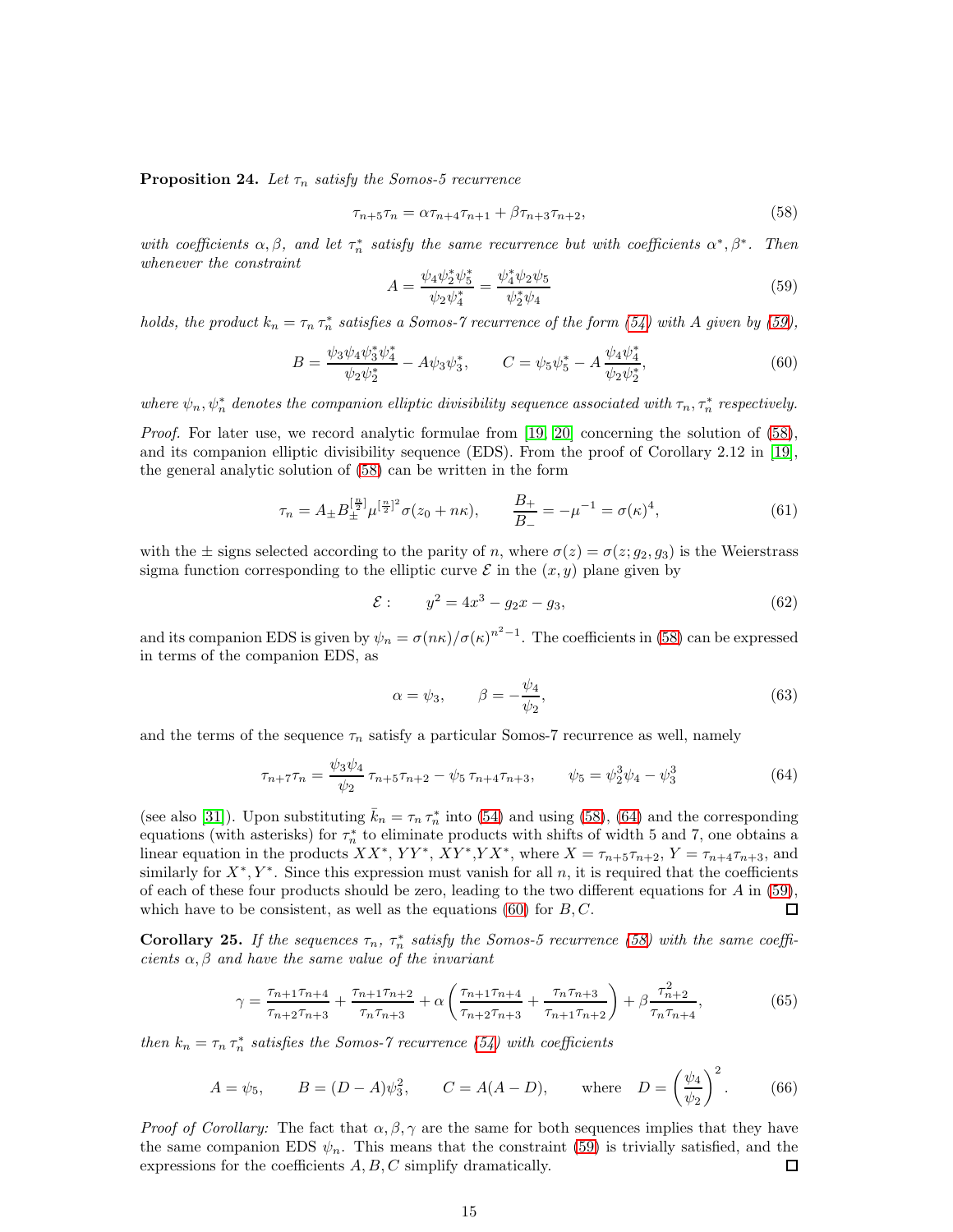**Theorem 26.** The solution of the bilinear system  $(12)$  can be written in the form  $(57)$ , where  $\tau_n, \tau_n^*, \tilde{\tau}_n, \tilde{\tau}_n^*$  all satisfy a Somos-5 recurrence with the same coefficients  $\alpha, \beta$  and the same value of the invariant  $\gamma$  given by [\(65\)](#page-14-4).

*Proof.* By Proposition 2.5 in [\[19\]](#page-22-12), the solution of the multiplicative QRT map  $(5)$  can be written as  $u_n = f(z_0 + n\kappa)$  where  $f = f(z)$  is an elliptic function of its argument i.e. periodic with respect to the period lattice  $\Lambda$  defined by an elliptic curve  $\mathcal E$  as in [\(62\)](#page-14-5). The function  $f(z)$  provides a uniformization of the curve C in the  $(u_0, u_1)$  plane defined by fixing the value of the invariant I for the map, and this curve is isomorphic to  $\mathcal{E}$ . Also, projecting onto the first coordinate,  $(u_0, u_1) \mapsto u_0$ , defines a 2 : 1 map  $\mathcal{C} \to \mathbb{P}^1$ , so the function f is an elliptic function of order 2. Hence f has two zeros and two poles in any period parallelogram for  $\Lambda$ , and so, by a standard result in the theory of elliptic functions (see e.g.  $\S 20.53$  in [\[35\]](#page-23-7)), up to a shift in z,

$$
f(z) = K \frac{\sigma(z - Z)\sigma(z + Z)}{\sigma(z - P)\sigma(z + P)}
$$

for some constants  $Z, P, K$ . Thus

$$
u_n = \frac{k_n}{l_n} = K \frac{\sigma(z_n - Z)\sigma(z_n + Z)}{\sigma(z_n - P)\sigma(z_n + P)}, \qquad z_n = z_0 + n\kappa,
$$
\n(67)

and it remains to check that by inserting suitable  $n$ -dependent prefactors as in  $(61)$  the numerator  $k_n$  and denominator  $l_n$  can each be written as a product of two Somos-5 sequences. To be more precise, the general solution of the bilinear system [\(12\)](#page-4-0) can be written as

$$
k_n = a_{\pm} b_{\pm}^{\left[\frac{n}{2}\right]} \mu^{2\left[\frac{n}{2}\right]^2} \sigma(z_n - Z) \sigma(z_n + Z), \qquad l_n = \tilde{a}_{\pm} b_{\pm}^{\left[\frac{n}{2}\right]} \mu^{2\left[\frac{n}{2}\right]^2} \sigma(z_n - P) \sigma(z_n + P), \tag{68}
$$

where the  $\pm$  signs are chosen with the parity of n, and the prefactors are taken to satisfy the relations

<span id="page-16-2"></span>
$$
\mu = -\sigma(\kappa)^{-4},
$$
\n $\frac{a_+}{\tilde{a}_+} = \frac{a_-}{\tilde{a}_-} = K,$ \n $\frac{b_-}{b_+} = \mu^2,$ \n $b_+ b_- = \left(\frac{a_-}{a_+}\right)^4.$ 

Subject to the above, the solution [\(68\)](#page-15-0) is completely determined by the 9 parameters  $a_+$ ,  $a_-$ ,  $\tilde{a}_+$ ,  $z_0, \kappa, Z, P, g_2, g_3$ , which fix the 4 initial values and 5 coefficients  $a_1, a_2, a_3, a_5, a_6$  in [\(12\)](#page-4-0). Then from the formula for  $k_n$  in [\(68\)](#page-15-0) there is a factorisation  $k_n = \tau_n \tau_n^*$ , with  $\tau_n$  given by [\(61\)](#page-14-6) with  $z_0$ replaced by  $z_0 - Z$ , and

<span id="page-16-0"></span>
$$
\tau_n^* = A_{\pm}^* B_{\pm}^{* \, [\frac{n}{2}]} \mu^{[\frac{n}{2}]^2} \sigma(z_0 + Z + n\kappa), \quad \frac{B_{+}^*}{B_{-}^*} = - \mu^{-1} = \sigma(\kappa)^4, \quad \text{where } A_{\pm} A_{\pm}^* = \mathbf{a}_{\pm}, \, B_{\pm} B_{\pm}^* = \mathbf{b}_{\pm},
$$

<span id="page-16-1"></span>so that  $\tau_n$  and  $\tau_n^*$  satisfy the same Somos-5 recurrence with the same value of the invariant  $\gamma$ . By making an analogous factorisation, the right-hand side of the formula for  $l_n$  in [\(68\)](#page-15-0) can be written as a product  $\tilde{\tau}_n \, \tilde{\tau}_n^\ast$  for another pair of such Somos-5 sequences.  $\Box$ 

It is worth explaining the nature of the factorisation [\(57\)](#page-13-1) in more detail. First of all, by Proposition [4,](#page-4-5) each of the terms  $k_n, l_n$  is a Laurent polynomial in the ring  $\mathcal{R}[k_0^{\pm 1}, k_1^{\pm 1}, l_0^{\pm 1}, l_1^{\pm 1}]$ , and can be factored as a product of a polynomial with a Laurent monomial, but the factorisation [\(57\)](#page-13-1) is not of this kind: it leads to  $\tau_n, \tau_n^*$ , etc. which are algebraic functions of the coefficients and initial data for [\(12\)](#page-4-0). Secondly, the factorisation [\(57\)](#page-13-1) is not unique: there is a 6-parameter family of gauge transformations that preserve it, given by

$$
\tau_n \to \overline{A}_{\pm} \overline{B}^n \tau_n, \quad \tau_n^* \to (\overline{A}_{\pm})^{-1} \overline{B}^{-n} \tau_n^*, \quad \tilde{\tau}_n \to \hat{A}_{\pm} \hat{B}^n \tilde{\tau}_n, \quad \tilde{\tau}_n^* \to (\hat{A}_{\pm})^{-1} \hat{B}^{-n} \tilde{\tau}_n^*, \tag{69}
$$

where  $\overline{A}_{\pm}$ ,  $\hat{A}_{\pm}$  vary with the parity of n, for arbitrary non-zero  $\overline{A}_{+}$ ,  $\overline{A}_{-}$ ,  $\hat{A}_{+}$ ,  $\hat{A}_{-}$ ,  $\overline{B}$ ,  $\hat{B}$ . The above theorem guarantees that Somos-5 sequences  $\tau_n$ ,  $\tau_n^*$ ,  $\tilde{\tau}_n$ ,  $\tilde{\tau}_n^*$  exist such that [\(57\)](#page-13-1) holds. However, given the initial data  $k_0, l_0, k_1, l_1$  and coefficients  $a_1, a_3, \ldots, a_6$  for [\(12\)](#page-4-0), although the coefficients  $\alpha, \beta$  are given by the polynomial expressions [\(56\)](#page-13-2), it is necessary to solve algebraic equations in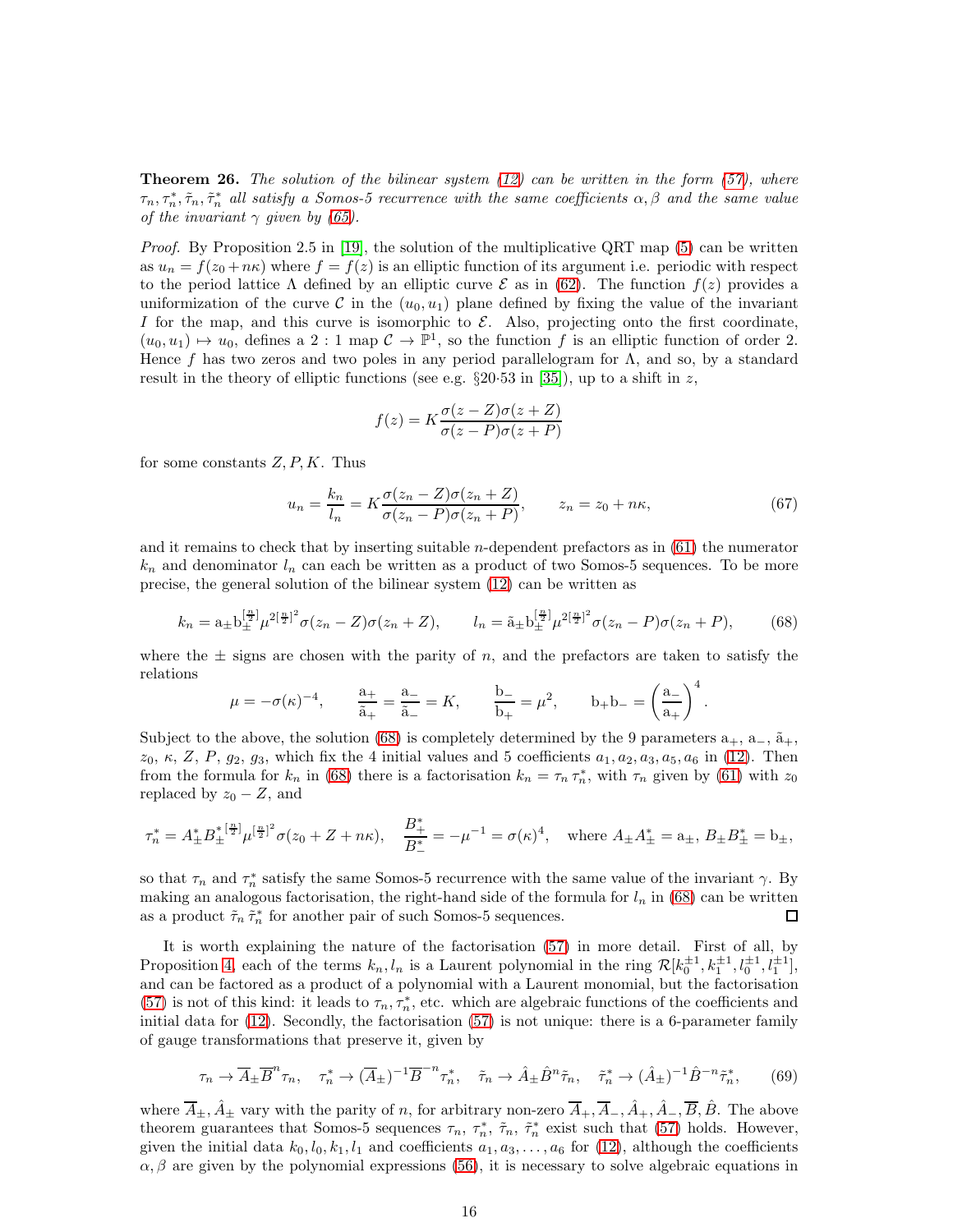order to find the four sets of initial data for Somos-5, i.e.  $\tau_0, \tau_1, \ldots, \tau_4$  for the first sequence, and so on. Without loss of generality, by exploiting the gauge symmetry [\(69\)](#page-15-1), the 6 values  $\tau_0^*, \tau_1^*, \tau_2^*, \tilde{\tau}_0^*, \tilde{\tau}_1^*, \tilde{\tau}_2^*$  can all be fixed to 1, so that  $\tau_0 = k_0$ ,  $\tau_1 = k_1$ ,  $\tau_2 = k_2$  and  $\tilde{\tau}_0 = l_0$ ,  $\tilde{\tau}_1 = l_1$ ,  $\tilde{\tau}_2 = l_2$ . By fixing  $\gamma$  as in [\(56\)](#page-13-2), the formula [\(65\)](#page-14-4) determines  $\tau_4$  as an algebraic function of  $\tau_0, \tau_1, \tau_2, \tau_3$  and the coefficients and initial data for [\(12\)](#page-4-0), by solving a quadratic equation, and similarly for  $\tau_4^*, \tilde{\tau}_4, \tilde{\tau}_4^*$ . Thus, in order to have four complete sets of initial data for Somos-5, it remains to determine the four quantities  $\tau_3, \tau_3^*, \tilde{\tau}_3, \tilde{\tau}_3^*$ . The product  $\tau_3\tau_3^* = k_3$  is a known (Laurent polynomial) function of  $k_0, l_0, k_1, l_1$  and  $a_1, a_3, \ldots, a_6$ , and similarly for  $\tilde{\tau}_3 \tilde{\tau}_3^* = l_3$ , but two more relations in are needed to obtain the remaining four quantities. Then, by using [\(58\)](#page-14-1) to write

<span id="page-17-0"></span>
$$
k_5 = \tau_5 \tau_5^* = \frac{(\alpha \tau_1 \tau_4 + \beta \tau_2 \tau_3)(\alpha \tau_1^* \tau_4^* + \beta \tau_2^* \tau_3^*)}{\tau_0 \tau_0^*},
$$

the left-hand side is determined by the coefficients/initial data for [\(12\)](#page-4-0), while the ratio on the right-hand side is a rational function of these together with the Somos-5 initial data, and similarly for  $l_5 = \tilde{\tau}_5 \tilde{\tau}_5^*$ , thus providing the necessary two additional relations, which are best solved using resultants.

*Proof of Theorem [23:](#page-13-3)* By Theorem [26,](#page-15-2) both  $k_n$  and  $l_n$  are products of Somos-5 sequences, so by Corollary [25](#page-14-7) they satisfy the same Somos-7 recurrence with coefficients given by [\(66\)](#page-14-8). It remains to relate the quantities  $\psi_2, \psi_3, \psi_4$  that define the companion EDS to the parameters  $a_i$ ,  $j = 1, 2, 3, 5, 6$  and the value of the integral I for the QRT map [\(5\)](#page-1-6). This is achieved by using the formulae for the EDS in [\[20\]](#page-22-18), which give the identity  $\psi_2^4 = \beta + \alpha \gamma$  in addition to [\(63\)](#page-14-9), and noting that fixing the value of the invariant  $\gamma$  defines a curve of genus one in the plane with coordinates  $(x, y) = (\tau_n \tau_{n+3}/(\tau_{n+1} \tau_{n+2}), (\tau_{n+1} \tau_{n+4}/(\tau_{n+2} \tau_{n+3})),$  that is

<span id="page-17-1"></span>
$$
(x+y)xy + \alpha(x+y) - \gamma xy + \beta = 0.
$$
\n(70)

The latter curve is isomorphic to the curve  $C$ , and by the use of an algebra package such as algcurves in Maple one can relate  $\alpha, \beta, \gamma$  to the coefficients appearing in C; this leads to the relations (56). relations [\(56\)](#page-13-2).

#### 6.2 The additive case

The quantity

$$
J = a_1 u_0^2 u_1^2 + a_2 u_0 u_1 (u_0 + u_1) + a_3 (u_0^2 + u_1^2) + a_4 u_0 u_1 + a_5 (u_0 + u_1),
$$
\n<sup>(71)</sup>

is an invariant of [\(6\)](#page-2-0) considered as a map on the plane of initial values  $(u_0, u_1)$ . There is a well known link between the additive form [\(6\)](#page-2-0) of the QRT map and the multiplicative one [\(5\)](#page-1-6).

**Lemma 27.** Suppose that an orbit of [\(5\)](#page-1-6) starting from the initial point  $(u_0, u_1)$  is such that the value of the invariant is  $I = -a_4$ . Then this coincides with the orbit of [\(6\)](#page-2-0) starting from the same initial point with the invariant taking the value  $J = -a_6$ .

*Proof.* This follows from [\(53\)](#page-13-4), expressing  $a_6$  in terms of I, substituting into the formula for the corresponding map, then comparing with  $a_4$  in terms of J obtained from [\(71\)](#page-16-0). □

**Theorem 28.** The variables  $k_n, l_n$  in [\(29\)](#page-7-0) each satisfy the same Somos-7 recurrence, of the form

<span id="page-17-2"></span>
$$
x_{n+7}x_n = Ax_{n+6}x_{n+1} + Bx_{n+5}x_{n+2} + Cx_{n+4}x_{n+3}
$$
\n<sup>(72)</sup>

with coefficients given by [\(55\)](#page-13-5), but with

$$
\alpha = a_1 J + a_2 a_5 + a_3^2 - a_3 a_4, \quad \beta = a_1 a_5^2 - 2 a_2 a_3 a_5 + a_3^2 a_4 + (a_1 a_4 - a_2^2) J, \quad \gamma = 4 a_3 - a_4.
$$

Proof. It is enough to observe that, by Lemma [27,](#page-16-1) any orbit of the multiplicative map corresponds to an orbit of the additive version, and by identifying  $k_n, l_n$  in [\(12\)](#page-4-0) with  $k_n, l_n$  in [\(29\)](#page-7-0) the result follows. □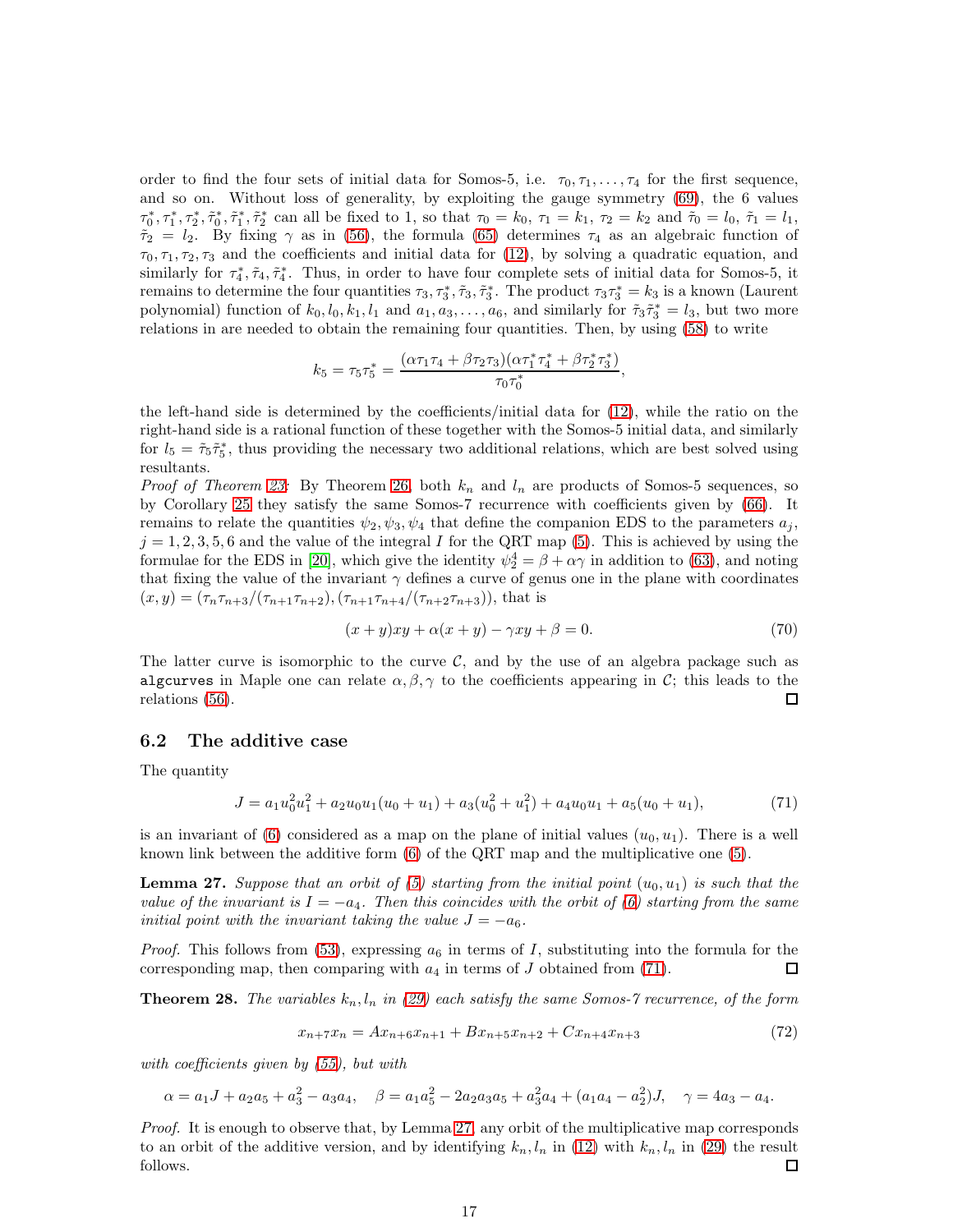As already noted, the DTKQ-2 equation [\(3\)](#page-1-4) is a special case of the additive QRT map, with

<span id="page-18-0"></span>
$$
J = (u_n u_{n-1} - \alpha)(u_n + u_{n-1})
$$

being a first integral in this case. Moreover, [\(4\)](#page-1-5) arises from [\(3\)](#page-1-4) by setting

$$
u_n = \frac{e_ne_{n+3}}{e_{n+1}e_{n+2}}.
$$

To see that how this is a degenerate case of the preceding result on Somos-7 recurrences, observe that, by Lemma [27,](#page-16-1) the iterates of [\(3\)](#page-1-4) also satisfy the multiplicative QRT map

<span id="page-18-1"></span>
$$
u_{n+1}u_{n-1}=-\frac{(\alpha u_n+J)}{u_n},
$$

which leads to the following result.

**Proposition 29.** Any sequence  $(e_n)$  generated by [\(4\)](#page-1-5) also satisfies the Somos-5 relation

$$
e_{n+5}e_n + \alpha e_{n+4}e_{n+1} + J e_{n+3}e_{n+2} = 0.
$$
 (73)

**Corollary 30.** For all  $m, n \in \mathbb{Z}$  the following relation holds:

<span id="page-18-2"></span>
$$
\begin{vmatrix} e_n e_{n+5} & e_m e_{m+5} \ e_{n+2} e_{n+3} & e_{m+2} e_{m+3} \end{vmatrix} + \alpha \begin{vmatrix} e_{n+1} e_{n+4} & e_{m+1} e_{m+4} \ e_{n+2} e_{n+3} & e_{m+2} e_{m+3} \end{vmatrix} = 0.
$$
 (74)

*Proof of Corollary:* This follows immediately from [\(73\)](#page-17-0). By eliminating  $e_{m+5}$  from the top right entry and expanding the two determinants, the left-hand side of [\(74\)](#page-17-1) becomes

$$
\begin{vmatrix}\ne_{n}e_{n+5} & -\alpha e_{m+4}e_{m+1} - J e_{m+3}e_{m+2} \\
e_{n+2}e_{n+3} & e_{m+2}e_{m+3}\n\end{vmatrix} + \alpha \begin{vmatrix} e_{n+1}e_{n+4} & e_{m+1}e_{m+4} \\
e_{n+2}e_{n+3} & e_{m+2}e_{m+3}\n\end{vmatrix}
$$
\n
$$
= e_{m+2}e_{m+3}(e_{n+5}e_n + \alpha e_{n+4}e_{n+1} + J e_{n+3}e_{n+2}) = 0
$$

Thus apart from an overall m-dependent prefactor, which can be removed, for each  $n$  the formula  $(74)$  just corresponds to the same Somos-5 relation  $(73)$ .

**Remark 31.** The equation [\(74\)](#page-17-1) is of degree four and depends on two indices  $m, n$ . This is reminiscent of Ward's defining relation for an elliptic divisibility sequence [\[33\]](#page-23-8).

#### 6.3 The asymmetric QRT map

It turns out that Theorem [23](#page-13-3) admits a straightforward generalization to both the general 12 parameter symmetric QRT map and the full 18-parameter asymmetric QRT map, with the result for the former being a special case of that for the latter. For convenience, we briefly outline the geometrical description of the general QRT map due to Tsuda [\[30\]](#page-23-1); for more details see Duistermaat's book [\[8\]](#page-22-9). Starting from a pencil of biquadratic curves

$$
\mathcal{P}(u, v; \lambda) \equiv \sum_{i,j=0,1,2} (a_{ij} + \lambda b_{ij}) u^{2-i} v^{2-j} = 0
$$
\n(75)

in the  $(u, v)$  plane, labelled by  $\lambda \in \mathbb{P}^1$ , there are two natural birational involutions on each curve (for fixed  $\lambda$ ), called the horizontal/vertical switch, denoted  $\iota_H$  and  $\iota_V$  respectively, given by

$$
\iota_H: \quad (u,v) \mapsto (u^{\dagger}, v), \qquad \iota_V: \quad (u,v) \mapsto (u, v^{\dagger}), \tag{76}
$$

where  $u^{\dagger}$  denotes the conjugate root of [\(75\)](#page-17-2) considered as a quadratic in u (for fixed v), and similarly for  $v^{\dagger}$ . Note that the birationality of  $\iota_H$  (and similarly that of  $\iota_V$ ) can be seen directly by writing [\(75\)](#page-17-2) as

$$
\mathcal{P} \equiv A(v, \lambda)u^2 + B(v, \lambda)u + C(v, \lambda) = 0,
$$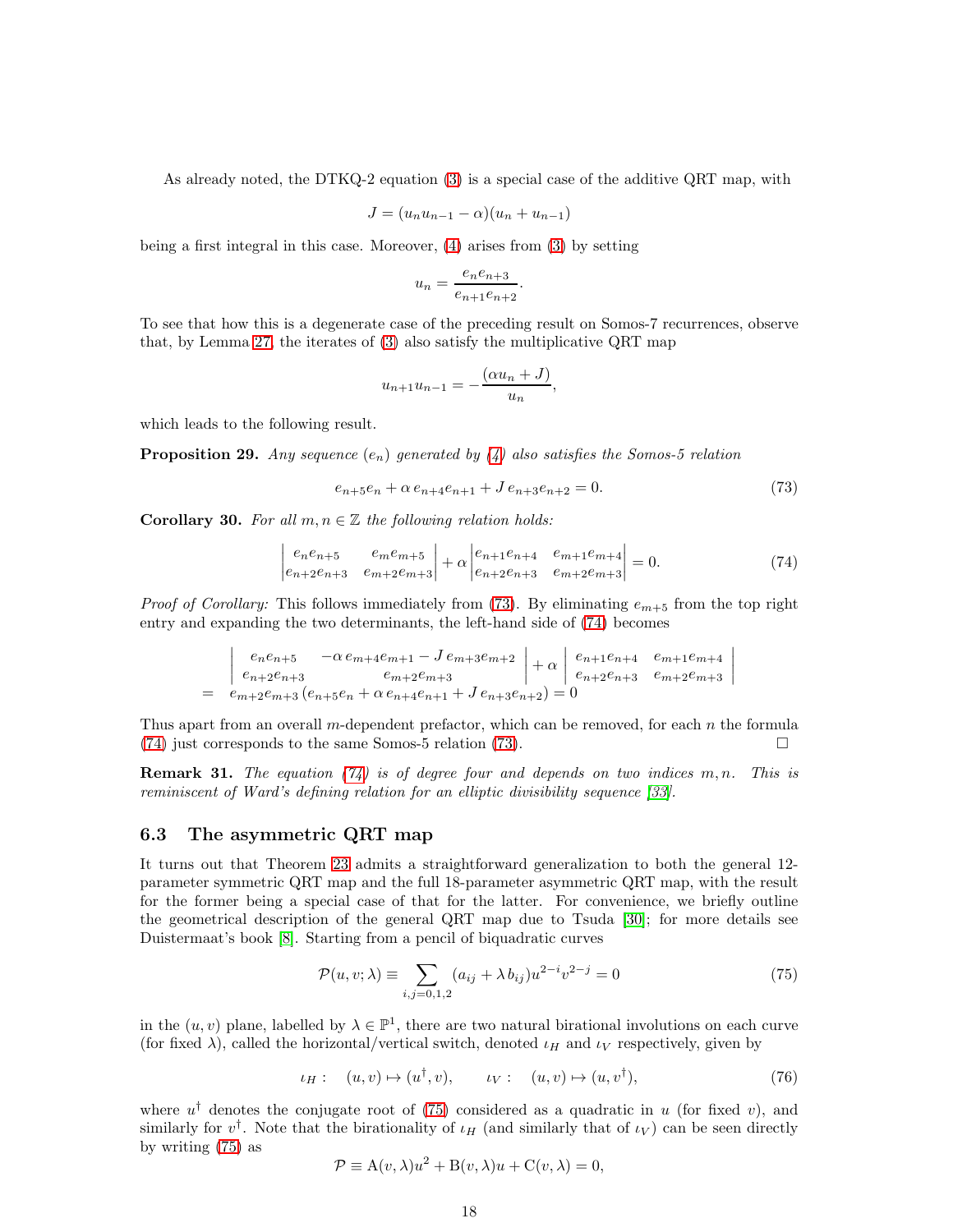and using either the formula for the sum or the product of the roots, i.e.

$$
u^{\dagger} + u = -\frac{\mathcal{B}(v,\lambda)}{\mathcal{A}(v,\lambda)}, \qquad u^{\dagger} u = \frac{\mathcal{C}(v,\lambda)}{\mathcal{A}(v,\lambda)}.
$$
 (77)

Then the QRT map  $\varphi$  is defined on each curve in the pencil to be the product of these two involutions,

$$
\varphi = \iota_V \cdot \iota_H,\tag{78}
$$

and this lifts to a birational map on the  $(u, v)$  plane: to apply  $\iota_H$  one can eliminate  $\lambda$  from the pair of equations [\(77\)](#page-18-0) to yield a formula for  $u^{\dagger}$  as a rational function of u and v alone, and similarly for the application of  $\iota_V$ . Moreover, solving [\(75\)](#page-17-2) for  $\lambda$  gives

$$
\lambda = -\frac{\sum_{i,j} a_{ij} u^j v^k}{\sum_{i,j} b_{ij} u^j v^k},\tag{79}
$$

<span id="page-19-1"></span>and a generic point  $(u, v)$ , as well as its orbit under the QRT map  $\varphi$ , belongs to a unique curve  $\mathcal{C} = \mathcal{C}(\lambda)$  with the corresponding value of  $\lambda$  being determined by the above ratio (the exception being the base points, for which both the numerator and denominator vanish).

In the special case where the coefficient matrices  $\mathcal{A} = (a_{ij})$  and  $\mathcal{B} = (b_{ij})$  are symmetric, each curve in the pencil admits the additional involution  $\sigma : (u, v) \mapsto (v, u)$ , and the symmetric QRT map  $\varphi_{sym}$  is defined as  $\varphi_{sym} = \sigma \cdot \iota_H$ ; the vertical switch is conjugate to the horizontal, so  $\iota_V = \sigma \cdot \iota_H \cdot \sigma$ , and  $\varphi = (\varphi_{sym})^2$ . With symmetric matrices as in [\(34\)](#page-9-3),  $\varphi_{sym}$  coincides with the map [\(35\)](#page-9-0) defined previously, and comparing [\(36\)](#page-9-4) with [\(79\)](#page-18-1) we see that  $J = -\lambda$ .

Considering the general asymmetric QRT map, we can start from an initial point  $(u_0, v_0)$  and apply  $\varphi$  repeatedly to obtain the sequence

<span id="page-19-5"></span><span id="page-19-0"></span>
$$
(u_n, v_n) = \varphi^n(u_0, v_0). \tag{80}
$$

<span id="page-19-2"></span>We have the following result.

**Theorem 32.** Any orbit [\(80\)](#page-18-2) produced by the general QRT map can be written as  $u_n = k_n/l_n$ ,  $v_n = p_n/q_n$ , where  $k_n, l_n, p_n, q_n$  all satisfy the same Somos-7 recurrence of the form [\(54\)](#page-13-0), with the coefficients A, B, C given by [\(55\)](#page-13-5) in terms of quantities  $\alpha, \beta, \gamma$  which are determined precisely by the 18 parameters  $a_{ij}, b_{ij}$  and the value of the invariant  $\lambda$  as in [\(79\)](#page-18-1).

Proof. This is similar to the proof of Theorem [26,](#page-15-2) so rather than repeating this it is sufficient to explain the main things that are different. For generic values of  $a_{ij}$ ,  $b_{ij}$  and  $\lambda$  the curve C defined by [\(75\)](#page-17-2) is smooth for  $(u, v) \in \mathbb{P}^1 \times \mathbb{P}^1$  and has genus one, so it is isomorphic to  $\mathbb{C}/\Lambda$  where  $\Lambda$ is the period lattice of an elliptic curve  $\mathcal E$  given in the Weierstrass form [\(62\)](#page-14-5). Each of the maps  $(u, v) \mapsto u$  and  $(u, v) \mapsto v$  defines a double cover of  $\mathbb{P}^1$ , with associated elliptic functions of order two, denoted f, g respectively, such that  $(u, v) = (f(z), g(z))$  provides the uniformization of C. Now, up to an overall shift in  $z$ , we may write

<span id="page-19-3"></span>
$$
f(z) = K \frac{\sigma(z - Z)\sigma(z + Z)}{\sigma(z - P)\sigma(z + P)}, \qquad g(z) = K' \frac{\sigma(z + \delta - Z')\sigma(z + \delta + Z')}{\sigma(z + \delta - P')\sigma(z + \delta + P')}
$$

for some constants  $\delta$ , Z, P, K, Z', P', K' which specify the poles and zeros of f, g. Then by a standard argument (see e.g. Theorem 2.4 in  $[30]$  or the proof of Proposition 2.5 in  $[19]$ ), the composition of two involutions  $\varphi = \iota_V \cdot \iota_H$  corresponds to a translation  $z \mapsto z + \kappa$  on the torus  $\mathbb{C}/\Lambda$ , so the iterates [\(80\)](#page-18-2) of the QRT map have an analytic expression given by [\(67\)](#page-15-3) and

<span id="page-19-4"></span>
$$
v_n = \frac{p_n}{q_n} = K' \frac{\sigma(z_n + \delta - Z')\sigma(z_n + \delta + Z')}{\sigma(z_n + \delta - P')\sigma(z_n + \delta + P')}, \qquad z_n = z_0 + n\kappa.
$$
 (81)

Thus once again we can write down a factorisation  $k_n = \tau_n \tau_n^*$  into a product of Somos-5 sequences, and similarly for  $l_n, p_n, q_n$ . Therefore all of  $k_n, l_n, p_n, q_n$  satisfy the same Somos-7 recurrence, whose coefficients can be determined in terms of the parameters  $\alpha, \beta, \gamma$  for a cubic curve [\(70\)](#page-16-2) that is isomorphic to  $\mathcal{C}$ . (See e.g. Remark 2.2 in [\[30\]](#page-23-1) for details.) □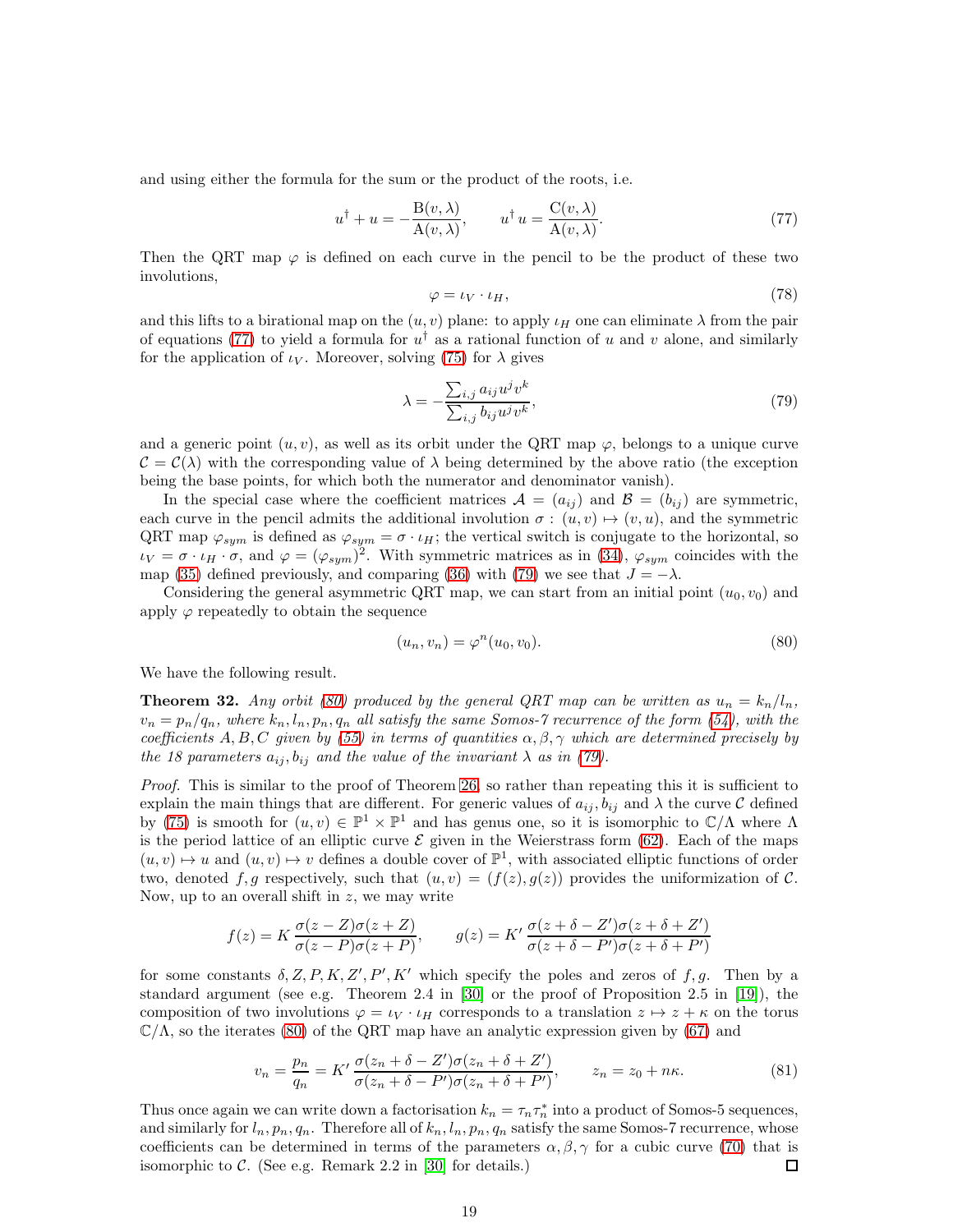**Remark 33.** The formulae for  $k_n, l_n, p_n, q_n$  as a product of two tau functions/sigma functions, as in  $(57)$ ,  $(68)$ , and in the proof above, have a counterpart in the non-autonomous setting, in the form of the bilinearization of the q- $P_{III}$  and q- $P_{VI}$  equations by Jimbo et al. [\[22\]](#page-22-19).

The analogue of the above result for the map  $\varphi_{sym} = \sigma \cdot \iota_H$  is simpler because for a symmetric biquadratic curve the shift  $\kappa$  for the original QRT map  $\varphi$  can be chosen so that  $g(z) = f(z + \kappa/2)$ , and then we can identify  $v_n = u_{n+1/2}$  in [\(80\)](#page-18-2). Lemma [27](#page-16-1) generalizes to the full 12-parameter symmetric case, such that on every orbit of  $(35)$  one may write  $u_n$  as a ratio of quantities which satisfy both bilinear systems [\(12\)](#page-4-0) and [\(29\)](#page-7-0), with parameters that are linear functions of  $\lambda$ . By combining the above results on the multiplicative and additive cases, we arrive at the following.

**Corollary 34.** Consider the general symmetric QRT map [\(35\)](#page-9-0) with  $u_n = p_n/q_n$ , where the variables  $p_n, q_n$  satisfy a rational, non-Laurent system which is a variant of [\(37\)](#page-9-1), namely

$$
p_{n+1} = \frac{q_{n-1}F_n^{(1)} - p_{n-1}F_n^{(2)}}{D_n}, \quad q_{n+1} = \frac{q_{n-1}F_n^{(2)} - p_{n-1}F_n^{(3)}}{D_n},
$$
\n(82)

with  $F_n^{(i)} = q_n^4 f^{(i)}(\frac{p_n}{q_n})$  and  $D_n = \mathbf{V}(p_{n-1}, q_{n-1})^T \mathcal{B} \mathbf{V}(p_n, q_n)$  as above. Then  $p_n$  and  $q_n$  are both solutions of the same Somos-7 relation, namely

$$
p_{n+7}p_n = Ap_{n+6}p_{n+1} + Bp_{n+5}p_{n+2} + Cp_{n+4}p_{n+3},
$$
\n(83)

where the formulae [\(55\)](#page-13-5) and [\(56\)](#page-13-2) for the coefficients  $A, B, C$  are still valid if we set

$$
a_1 = a_{00} - Jb_{00}, \ a_2 = a_{01} - Jb_{01}, \ a_3 = a_{02} - Jb_{02}, \ a_5 = a_{12} - Jb_{12}, \ a_6 = a_{22} - Jb_{22}, \ I = -a_{11} + Jb_{11}
$$

in terms of the 12 parameters  $a_{ij}, b_{ij}, 0 \le i \le j \le 2$  and first integral  $J = -\lambda$ , as in [\(36\)](#page-9-4), for  $\varphi_{sym}$ .

**Corollary 35.** The variables  $s_n, t_n$  in the system [\(47\)](#page-11-2) both satisfy the same Somos-7 relation, given by [\(83\)](#page-19-0) but with the coefficients rescaled according to

$$
A \to K^{12}A, \qquad B \to K^{20}B, \qquad C \to K^{24}C,
$$

where on each orbit the constant  $K$  is given by

$$
K^{2} = \frac{\rho_{n+1}\rho_{n-1}}{\rho_{n}^{2}}, \qquad \rho_{n} = \frac{s_{n}}{p_{n}} = \frac{t_{n}}{q_{n}},
$$
\n(84)

with  $p_n$ ,  $q_n$  being the corresponding solution to [\(82\)](#page-19-1).

Proof of Corollary [35:](#page-19-2) Since the solutions of [\(47\)](#page-11-2) and [\(82\)](#page-19-1) are both related to the same solution of [\(35\)](#page-9-0) via  $u_n = s_n/t_n = p_n/q_n$ , we can introduce  $\rho_n = s_n/p_n = t_n/q_n$ . Taking the quotient of each side of the second equation [\(47\)](#page-11-2) with each side of the first equation [\(82\)](#page-19-1), and doing the same for the third equation [\(47\)](#page-11-2) with the second equation [\(82\)](#page-19-1), leads in both cases to

<span id="page-20-0"></span>
$$
\rho_{n+1}r_{n-1} = D_n \rho_n^4 \rho_{n-1},\tag{85}
$$

while eliminating  $s_n, t_n$  from the first equation [\(47\)](#page-11-2) gives

$$
r_n r_{n-1} = \rho_n^8 Q(p_n, q_n). \tag{86}
$$

Then using [\(85\)](#page-19-3) in [\(86\)](#page-19-4) and further substituting for  $p_{n+1}, q_{n+1}$  from [\(82\)](#page-19-1) gives

$$
\left(\frac{\rho_{n+1}\rho_{n-1}}{\rho_n^2}\right)\left(\frac{\rho_{n+2}\rho_n}{\rho_{n+1}^2}\right)^{-1} = \frac{Q(p_n, q_n)}{D_n D_{n+1}} = 1 \implies \frac{\rho_{n+1}\rho_{n-1}}{\rho_n^2} = \text{const} \implies \rho_n = \rho_0 \left(\frac{\rho_1}{K\rho_0}\right)^n K^{n^2}
$$

for some  $K$ , which verifies  $(84)$ . The quadratic exponential form of the gauge transformation from  $p_n$  to  $s_n$  means that  $s_n$  satisfies [\(83\)](#page-19-0) but with coefficients rescaled as stated, and likewise for  $t_n$ . If the initial values are chosen so that  $r_0 = 1$ ,  $s_0 = p_0 = u_0$ ,  $s_1 = p_1 = u_1$  and  $t_0 = q_0 = t_1 = q_1 = 1$ then  $\rho_0 = \rho_1 = 1$  and hence  $K^2 = \rho_2 = D_1 = \mathbf{V}(u_0, 1)^T \mathcal{B} \mathbf{V}(u_1, 1)$ .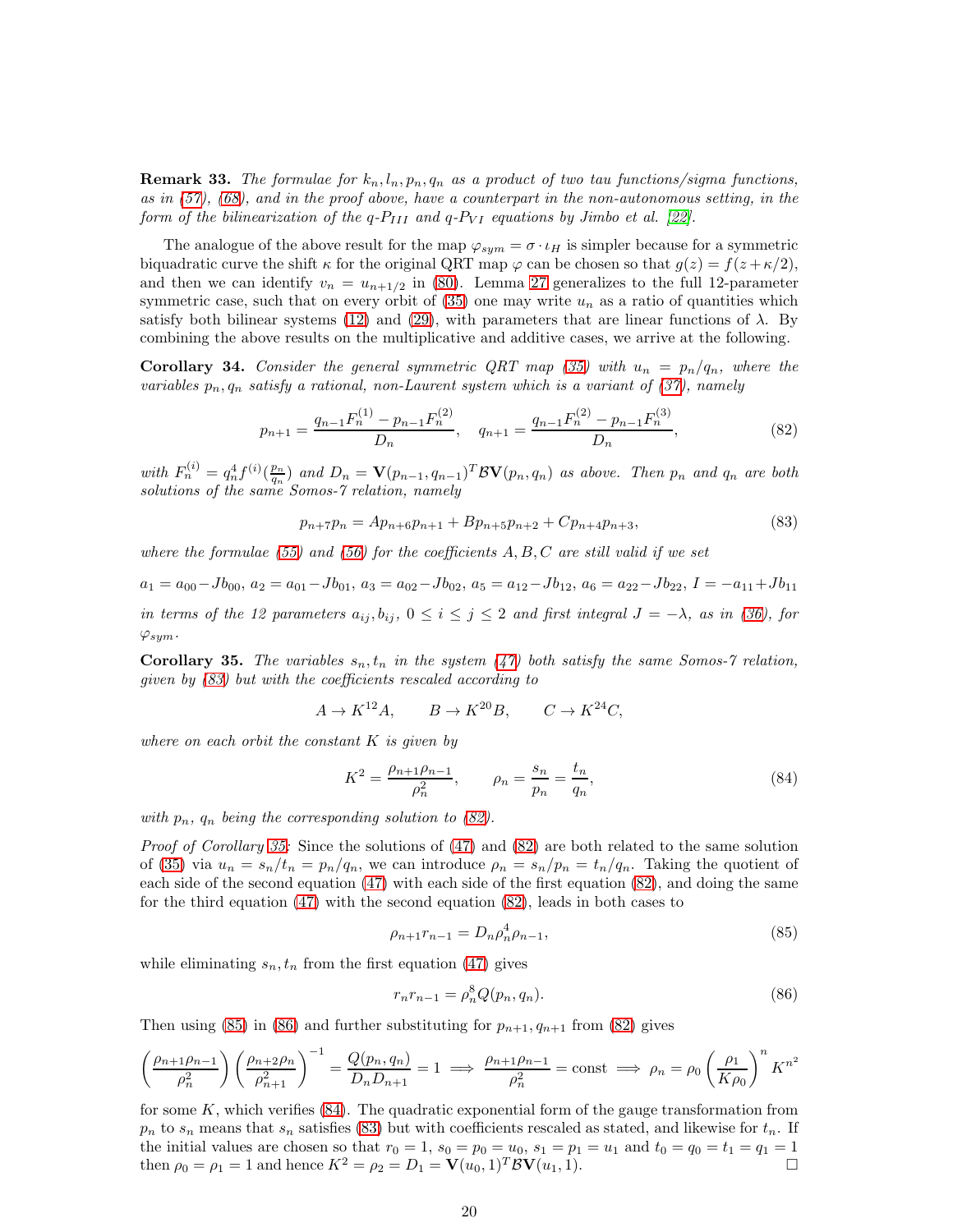# 7 Concluding remarks

We have applied homogenisation and/or recursive factorisation to symmetric QRT maps, and have shown directly that this produces systems with the Laurent property. In the multiplicative case, the resulting system [\(12\)](#page-4-0), appears to correspond to a pair of mutations in an LP algebra [\[23\]](#page-22-3), which would give an alternative way to verify the Laurent property. However, neither [\(29\)](#page-7-0) nor the system [\(47\)](#page-11-2) obtained from the general symmetric QRT are of the right form for successive LP algebra mutations.

<span id="page-21-5"></span>Our results show that obtaining Laurent systems and using their ultradiscrete (or tropical) versions is a very efficient method for calculating the degree growth of maps. For the QRT maps, which preserve an elliptic fibration, the fact that the degree growth is quadratic is well known in the context of algebraic entropy of maps with invariant curves [\[3\]](#page-21-3). Earlier results on automorphisms of rational surfaces admitting an elliptic fibration were presented by Gitzatullin [\[15\]](#page-22-20). The quadratic growth observed in QRT maps also fits into Diller and Favre's classification of bimeromorphic maps of surfaces in [\[7\]](#page-22-21), and can be understood by making a sequence of blowing-up transformations which lifts the QRT map to an automorphism of a complex analytic surface, then considering the action on homology (see e.g. the discussion of geometric singularity confinement in chapter 3 of [\[8\]](#page-22-9)). However, this approach may become intractable for maps in dimension 3 and above, whereas the combination of Laurentification and ultradiscretization extends to higher dimensions in a straightforward manner.

In future work we propose to consider the analogue of [\(47\)](#page-11-2) for the general asymmetric QRT map, as well as Laurent systems for higher-dimensional maps. As a starting point, it would be worth considering the bilinearization of the discrete Painlevé VI  $(q-P_{VI})$  equation presented in [\[22\]](#page-22-19), for which the autonomous limit is just the multiplicative version of the asymmetric QRT map.

Acknowledgements: This research was supported by the Australian Research Council, grant DP140100383, and La Trobe's Disciplinary Research Program Mathematical and Computing Sciences. ANWH is supported by Fellowship  $EP/M004333/1$  from the Engineering & Physical Sciences Research Council. We are grateful to the referees for their reports, and especially to one of the editors, Manuel Kauers, for his detailed comments on the original version of the paper.

# Appendix

Here we provide an inductive proof of Lemma [19,](#page-12-0) by making repeated use of two facts: (i) for a pair of polynomials  $f, g \in \mathbb{K}[x_1, \ldots, x_m]$  in m variables over a field K with positive degree in  $x_1$ , there are polynomials A, B such that  $Af + Bg = \text{Res}(f, g, x_1)$ ; and (ii)  $f, g$  have a common factor with positive degree in  $x_1$  if and only if this resultant vanishes (see e.g. Proposition 1, section  $\S6$ of chapter 3 in [\[5\]](#page-21-4)). This extends directly to the case at hand, where the ring of coefficients  $\mathcal R$  is a unique factorisation domain, by working in the corresponding field of fractions.

As our inductive hypothesis, we assume that  $(s_k, t_k) = 1$  for  $0 \le k \le n$ . The base cases  $k = 0, 1$ are trivial, while for  $k = 2$  we can write

$$
\begin{pmatrix} r_0 s_2 \\ r_0 t_2 \end{pmatrix} = \begin{pmatrix} -F^{(2)}(s_1, t_1) & F^{(1)}(s_1, t_1) \\ -F^{(3)}(s_1, t_1) & F^{(2)}(s_1, t_1) \end{pmatrix} \begin{pmatrix} s_0 \\ t_0 \end{pmatrix},
$$
(87)

<span id="page-21-3"></span><span id="page-21-2"></span><span id="page-21-0"></span>and verify directly that  $N_2 = r_0 s_2$  and  $\hat{N}_2 = r_0 t_2$  are coprime polynomials in  $\mathcal{R}[s_0, t_0, s_1, t_1]$ , and homogeneous in  $s_0, t_0$  and  $s_1, t_1$  separately (of degree 1 and 4, respectively). Moreover, if we regard  $N_2, \hat{N}_2$  as (linear) polynomials in  $u_0 = s_0/t_0$ , then from the aforementioned facts their coprimality means that there are polynomials  $A, B$  (also linear in  $u_0$ ), whose coefficients are homogeneous polynomials in  $\mathcal{R}[s_1, t_1]$ , such that

$$
t_0^{-1}(Ar_0s_2 + Br_0t_2) = \text{Res}(t_0^{-1}r_0s_2, t_0^{-1}r_0t_2, u_0) \neq 0.
$$

<span id="page-21-4"></span><span id="page-21-1"></span>As it happens, from the linearity of the system [\(87\)](#page-20-0) we see that the resultant in this case is just the determinant of the  $2 \times 2$  matrix on the right, and turns out to be equal to the polynomial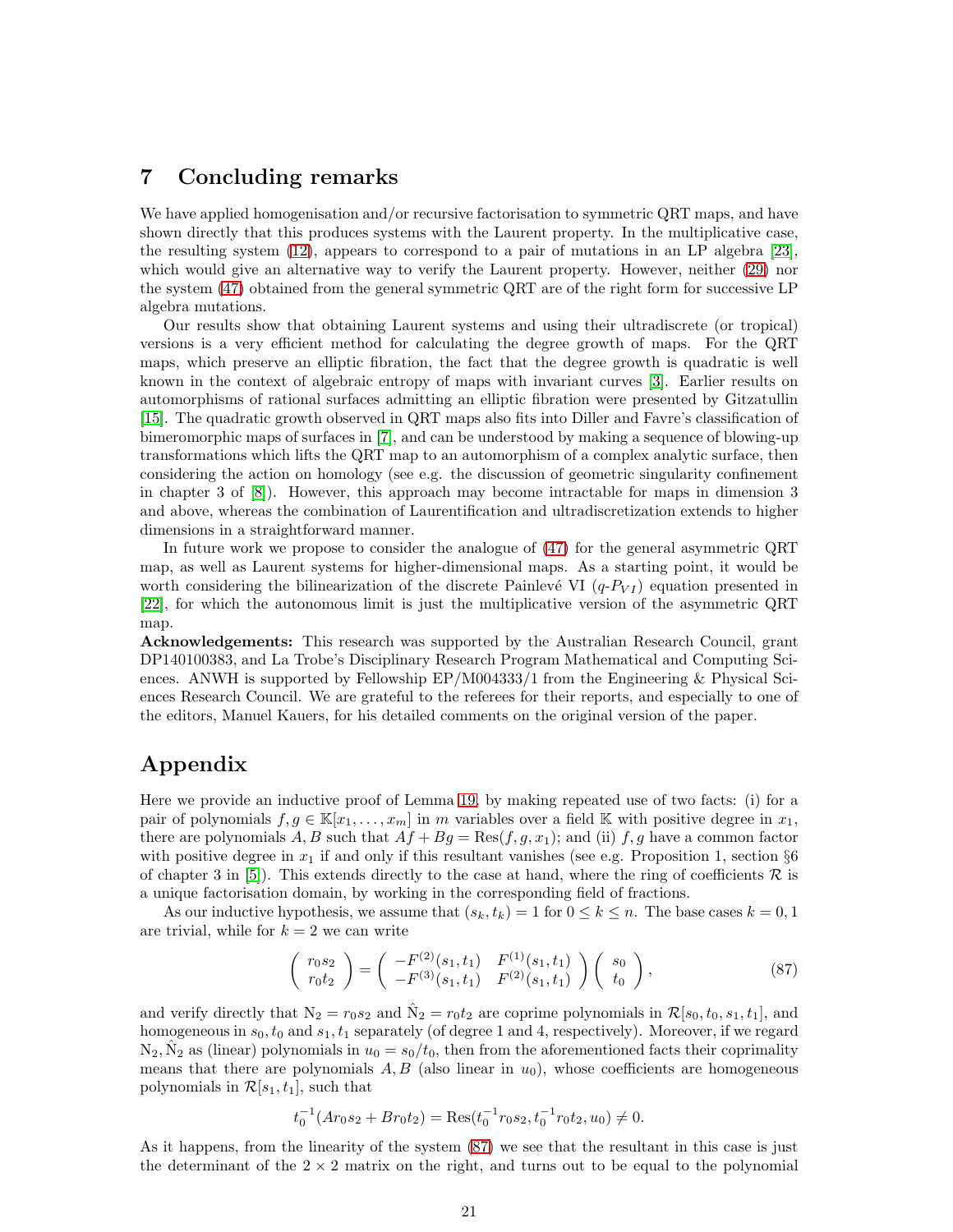<span id="page-22-21"></span><span id="page-22-15"></span> $-Q(s_1, t_1)$ , homogeneous of degree 8, so after rescaling by  $t_0^2$  we have

$$
A' r_0 s_2 + B' r_0 t_2 = -t_0^2 Q(s_1, t_1),
$$

<span id="page-22-9"></span><span id="page-22-5"></span>where  $A', B'$  are homogeneous in  $s_0, t_0$  and  $s_1, t_1$  (separately). Upon shifting indices, by applying the pullback of the map defined by the Laurent system [\(47\)](#page-11-2), this gives an identity of Laurent polynomials for all  $n$ , namely

$$
A'(s_{n-1}, t_{n-1}, s_n, t_n)r_{n-1}s_{n+1} + B'(s_{n-1}, t_{n-1}, s_n, t_n)r_{n-1}t_{n+1} = -t_{n-1}^2 Q(s_n, t_n). \tag{88}
$$

<span id="page-22-6"></span><span id="page-22-1"></span>Now we suppose that  $s_{n+1}$  and  $t_{n+1}$  have a non-trivial common factor P, and show that under the inductive hypothesis this leads to a contradiction. Indeed, from the right-hand side of [\(88\)](#page-21-5) there are two possibilities: (a)  $P|t_{n-1}$ , or (b)  $P|Q(s_n, t_n)$ . In case (a), [\(47\)](#page-11-2) directly yields

<span id="page-22-7"></span>
$$
r_{n-1}s_{n+1}-t_{n-1}F^{(1)}(s_n,t_n)=-s_{n-1}F^{(2)}(s_n,t_n),\ r_{n-1}t_{n+1}-t_{n-1}F^{(2)}(s_n,t_n)=-s_{n-1}F^{(3)}(s_n,t_n),
$$

<span id="page-22-2"></span><span id="page-22-0"></span>therefore P must divide both right-hand sides above, and, since  $(s_{n-1}, t_{n-1}) = 1$  by the inductive hypothesis, this yields  $P|F^{(2)}(s_n, t_n)$  and  $F^{(3)}(s_n, t_n)$ . By applying the same argument as in the proof of Proposition [4,](#page-4-5) we form the Sylvester matrix corresponding to the coefficients of  $F<sup>(2)</sup>$  and  $F^{(3)}$ , whose determinant is a non-zero element of  $\mathcal{R}$ , and since also  $(s_n, t_n) = 1$  by hypothesis, this gives a contradiction. Thus we are left with case (b). The fact that  $s_2, t_2$  are both coprime to  $Q(s_1, t_1)$  can be verified directly, so by taking resultants with respect to  $u_1$  and shifting indices this leads to a pair of identities

<span id="page-22-20"></span><span id="page-22-13"></span>
$$
A_n^* r_{n-1} s_{n+1} + B_n^* Q(s_n, t_n) = t_n^M R^*(s_{n-1}, t_{n-1}), \quad A_n^{\dagger} r_{n-1} s_{n+1} + B_n^{\dagger} Q(s_n, t_n) = t_n^M R^{\dagger}(s_{n-1}, t_{n-1}),
$$

<span id="page-22-10"></span>where  $A_n^*, B_n^*, A_n^{\dagger}, B_n^{\dagger}$  are homogeneous polynomials in  $s_{n-1}, t_{n-1}, s_n, t_n, M$  is a positive integer, and the resultants  $R^*, R^{\dagger}$  are a pair of coprime homogeneous polynomials in their arguments. Using the same method as for Proposition [4](#page-4-5) once again, the latter coprimality means that, since  $(s_{n-1}, t_{n-1}) = 1$  by hypothesis, P cannot divide both  $R^*(s_{n-1}, t_{n-1})$  and  $R^{\dagger}(s_{n-1}, t_{n-1})$ , hence  $P|t_n$ . To finish off the argument, it is enough to use  $(s_2, t_1) = 1 = (t_2, t_1)$  and take resultants with respect to  $v_1 = t_1/s_1$ , then shift to obtain further relations of the form

<span id="page-22-11"></span>
$$
\tilde{A}_n r_{n-1} s_{n+1} + \tilde{B}_n t_n = s_n^L \tilde{R}(s_{n-1}, t_{n-1}), \quad \hat{A}_n r_{n-1} s_{n+1} + \hat{B}_n t_n = s_n^L \hat{R}(s_{n-1}, t_{n-1})
$$

<span id="page-22-18"></span><span id="page-22-12"></span>for all n, where L is a positive integer and the resultants  $\tilde{R}$ ,  $\tilde{R}$  are coprime homogeneous polynomials in their arguments. From  $(s_n, t_n) = 1$  it follows from the two right-hand sides above that  $P|\tilde{R}(s_{n-1}, t_{n-1}), \tilde{R}(s_{n-1}, t_{n-1}),$  which is seen to be a contradiction by applying the argument used for Proposition 4 once more. This completes the proof of Lemma 19. for Proposition [4](#page-4-5) once more. This completes the proof of Lemma [19.](#page-12-0)

<span id="page-22-19"></span><span id="page-22-17"></span>Analogous arguments can be used to obtain similar coprimality conditions for all Laurent polynomials  $r_n$ ,  $s_n$ ,  $t_n$  generated by [\(47\)](#page-11-2), and it appears that more is true: these iterates should be distinct irreducible elements of  $\hat{\mathcal{R}} = \mathcal{R}[r_0^{\pm 1}, s_0, s_1, t_0, t_1]$  for all n.

## <span id="page-22-3"></span>References

- <span id="page-22-4"></span>[1] J. Alman, C. Cuenca, J. Huang, Laurent Phenomenon Sequences, J Algebr Comb 43 (2016) 589–633.
- <span id="page-22-14"></span>[2] M.P. Bellon and C.M. Viallet, Algebraic entropy, Commun. Math. Phys. 204 (1999) 425–437.
- [3] M.P. Bellon, Algebraic entropy of birational maps with invariant curves, Lett. Math. Phys. 50 (1999) 79–90.
- <span id="page-22-16"></span><span id="page-22-8"></span>[4] S. Boukraa and J-M. Maillard, Factorization properties of birational mappings, Physica A 200 (1995) 403–470.
- [5] D. Cox, J. Little and D. O'Shea, Ideals, Varieties and Algorithms, 3rd edition, Springer, 2007.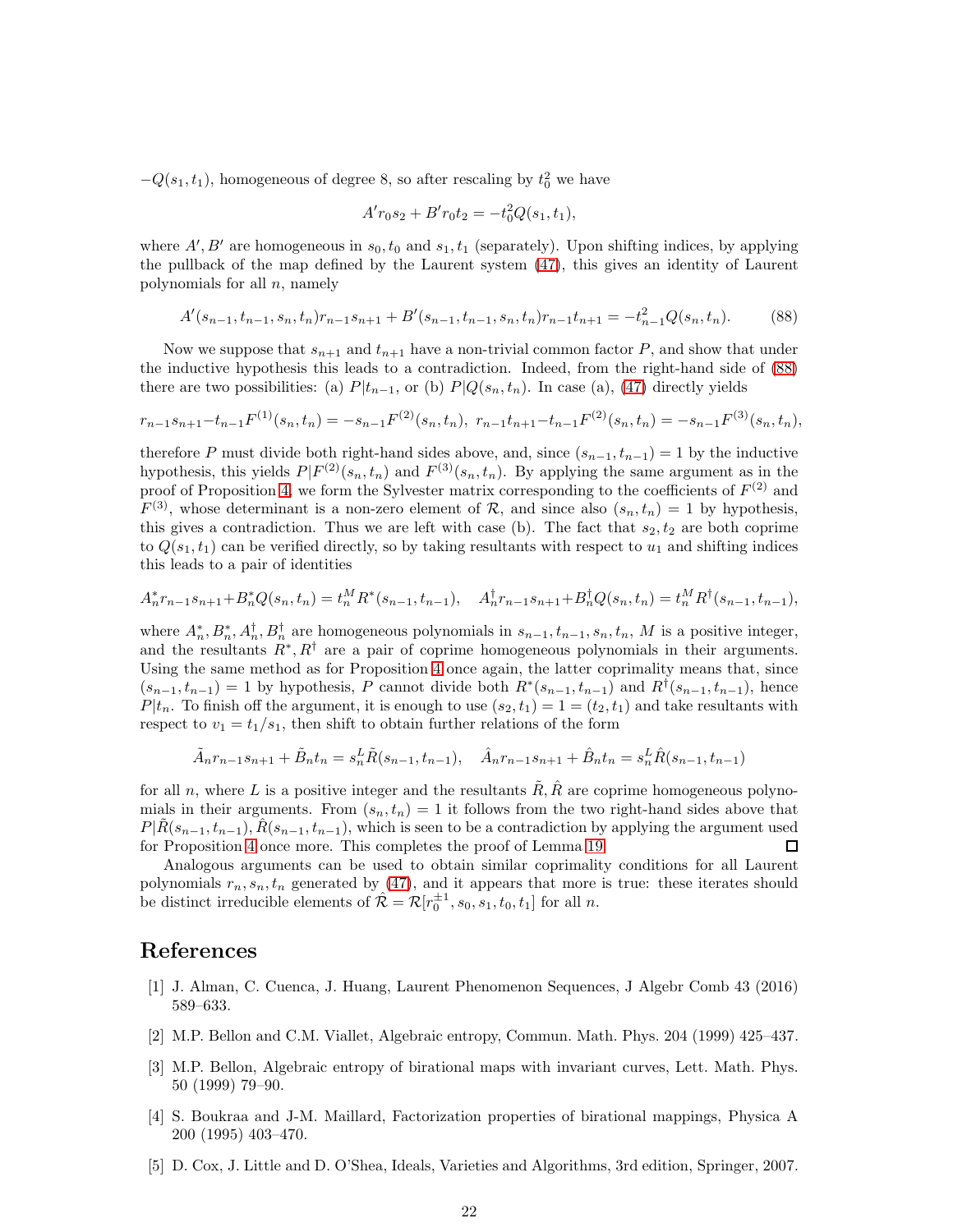- <span id="page-23-0"></span>[6] D.K. Demskoi, D.T. Tran, P.H. van der Kamp and G.R.W. Quispel, A novel nth order difference equation that may be integrable, J Phys A: Math Theor 45 (2012) 135202 (10pp).
- <span id="page-23-2"></span><span id="page-23-1"></span>[7] J. Diller and C. Favre, Dynamics of bimeromorphic maps of surfaces, Amer. J. Math. 123 (2001) 1135–1169.
- <span id="page-23-6"></span>[8] J.J. Duistermaat, QRT Maps and Elliptic Surfaces, Springer, 2010.
- [9] S.B. Ekhad and D. Zeilberger, How to generate as many Somos-like miracles as you wish, J Differ Equ Appl 20 (2014) 852–858.
- <span id="page-23-3"></span>[10] S. Fomin and A. Zelevinsky, The Laurent Phenomenon, Adv Appl Math 28 (2002) 119–144.
- <span id="page-23-8"></span>[11] S. Fomin and A. Zelevinsky, Cluster algebras IV: coefficients, Comp. Math. 143 (2007) 112– 164.
- <span id="page-23-4"></span>[12] S. Fomin, M. Shapiro and D. Thurston, Cluster algebras and triangulated surfaces. Part I: Cluster complexes, Acta Mathematica 201 (2008) 83–146.
- <span id="page-23-7"></span>[13] A.P. Fordy and R.J. Marsh, Cluster mutation-periodic Quivers and associated Laurent sequences. J. Alg. Comb. 34 (2011) 19–66.
- <span id="page-23-5"></span>[14] D. Gale, The strange and surprising saga of the Somos sequences, Math Intell 13 (1991) 40–42.
- [15] M.K. Gizatullin, Rational G-surfaces, Izv. Akad. Nauk SSSR. Ser. Mat. 44 (1980) 110–144, English translation in Math. USSR-Izvestiya 16 (1981) 103–134.
- [16] B. Grammaticos and A. Ramani, Integrability in a discrete world. Chaos Soliton Fract 11 (2000) 7–18.
- [17] K. Hamad and P.H. van der Kamp, From discrete integrable equations to Laurent recurrences, J Differ Equ Appl 22 (2016) 789–816.
- [18] A.N.W. Hone, Elliptic curves and quadratic recurrence sequences, Bull. Lond. Math. Soc. 37 (2005) 161–171.
- [19] A.N.W. Hone, Sigma function solution of the initial value problem for Somos 5 sequences, Trans. Amer. Math. Soc. 359 (2007) 5019–5034.
- [20] A.N.W. Hone, C.S. Swart, Integrality and the Laurent phenomenon for Somos 4 and Somos 5 sequences, Math. Proc. Camb. Phil. Soc. 145 (2008) 65–85.
- [21] A.N.W. Hone, Analytic solutions and integrability for bilinear recurrences of order six, Applicable Analysis 89 (2010) 473–492.
- [22] M. Jimbo, H. Sakai, A. Ramani and B. Grammaticos, Bilinear structure and Schlesinger transforms of the  $q-P_{III}$  and  $q-P_{VI}$  equations, Physics Letters A 217 (1996) 111–118.
- [23] T. Lam and P. Pylyavskyy, Laurent phenomenon algebras, Cambridge J Math 4 (2016) 121– 162.
- [24] T. Mase, The Laurent Phenomenon and Discrete Integrable Systems, RIMS Kôkyûroku Bessatsu B41 (2013) 43–64.
- [25] T. Mase, Investigation into the role of the Laurent property in integrability, J. Math. Phys. 57 (2016) 022703.
- [26] R. Robinson, Periodicity of Somos sequences, Proc. Amer. Math. Soc. 116 (1992) 613–619.
- [27] G.R.W. Quispel, J.A.G. Roberts, C.J. Thompson, Integrable mappings and soliton equations, Phys Lett A 126 (1988) 419–421.